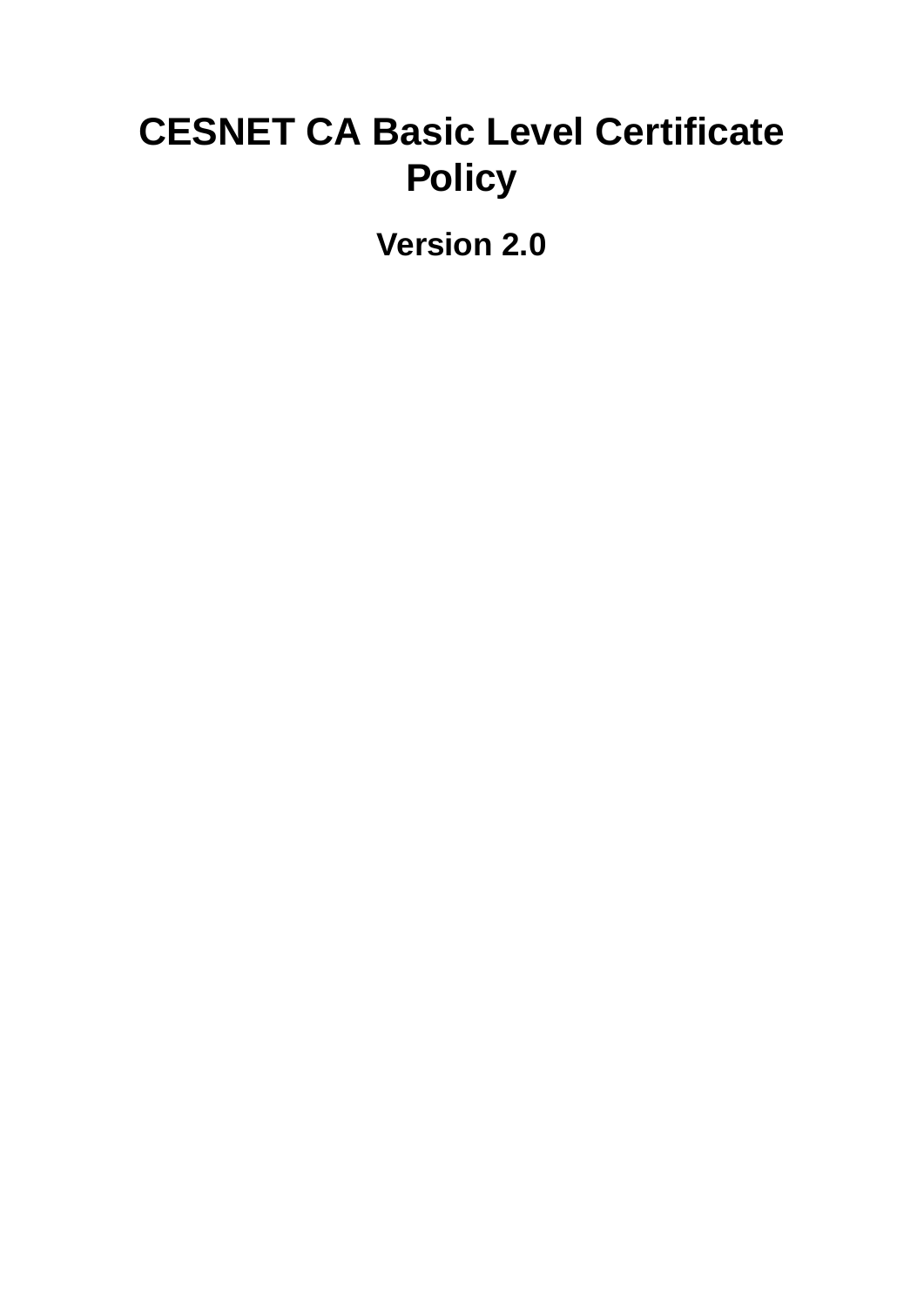## **CESNET CA Basic Level Certificate Policy: Version 2.0**

Published 2005 Copyright © 2001-2005 CESNET a. l. e.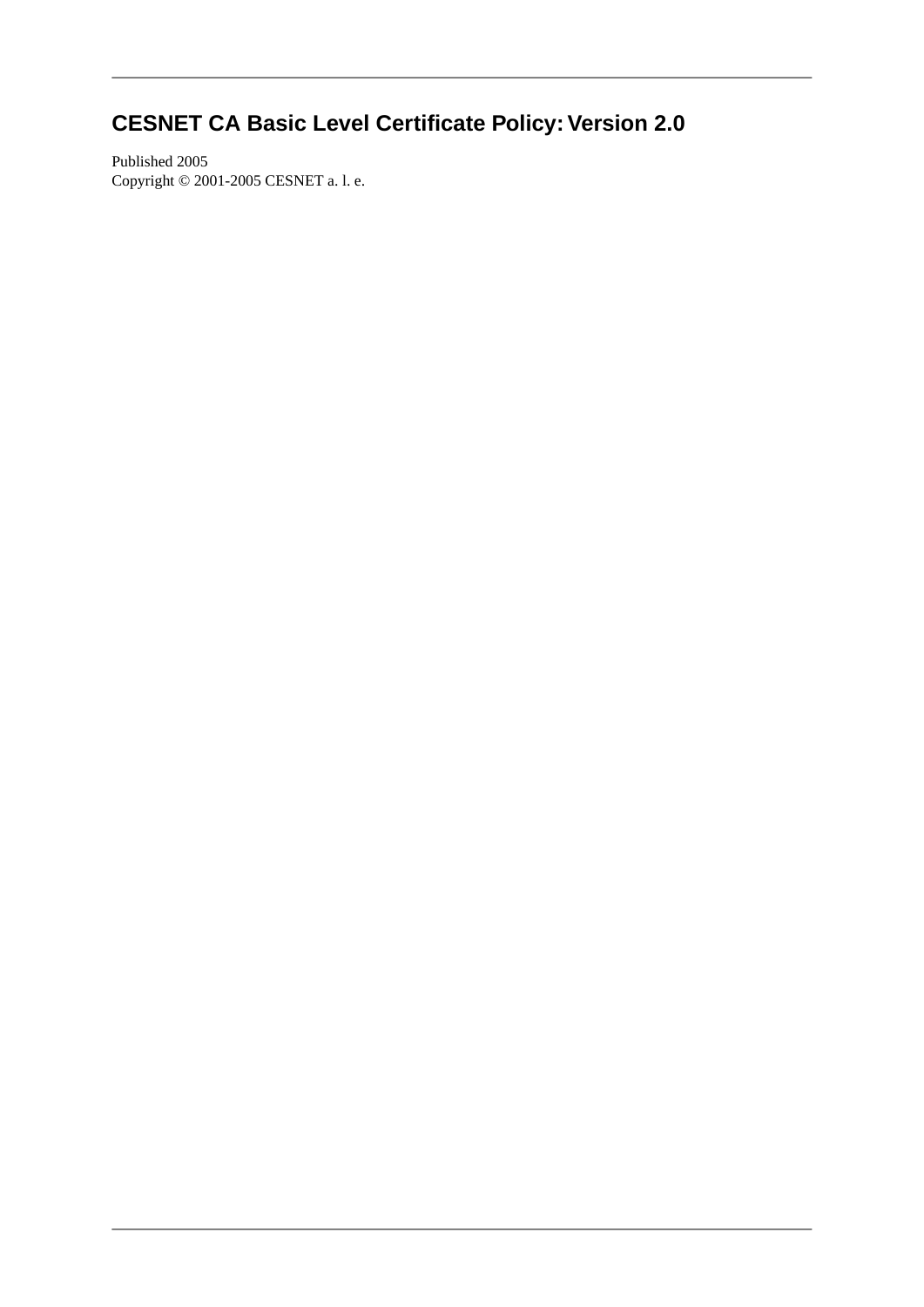## **Table of Contents**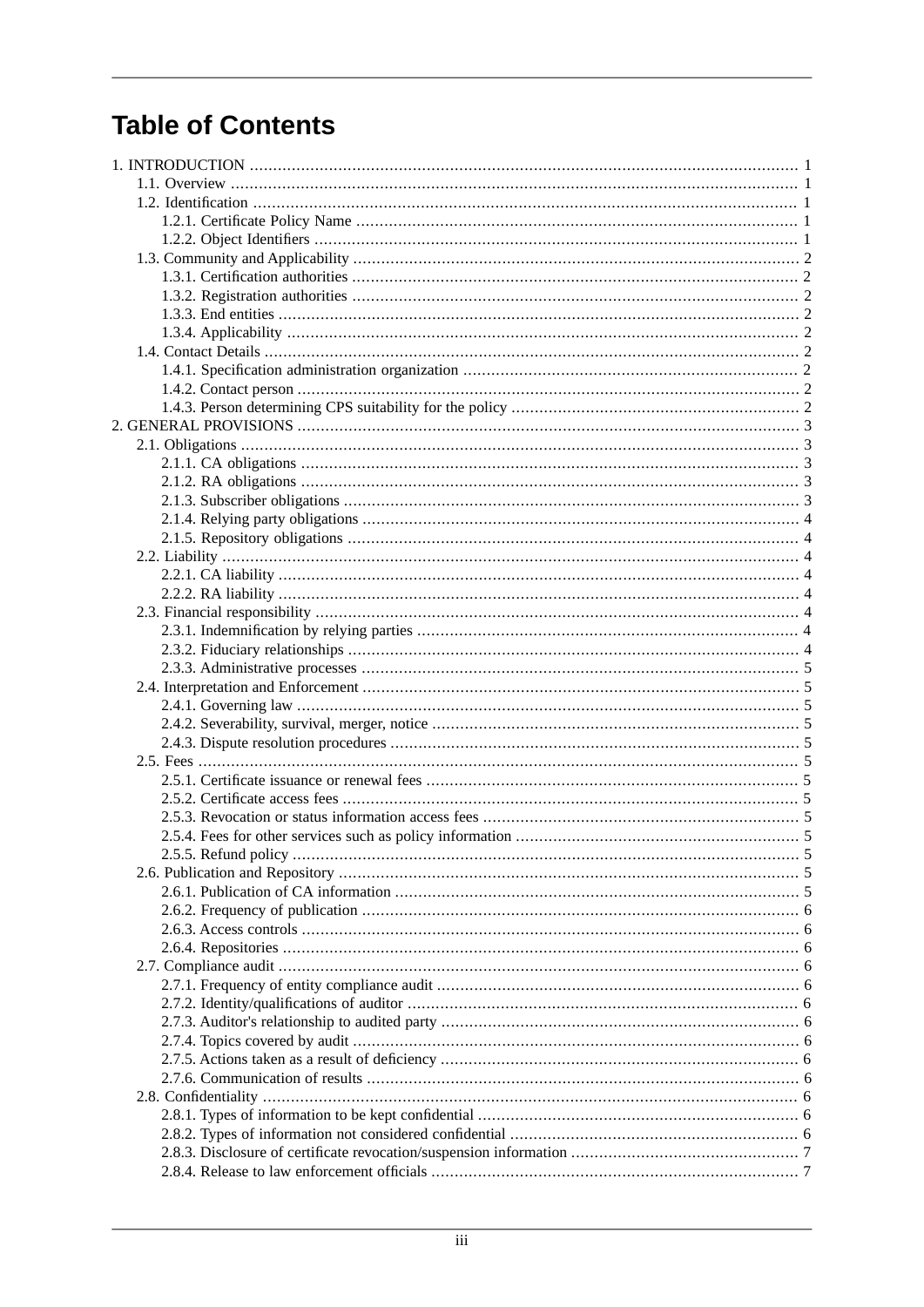| 4.4.14. Checking requirements for other forms of revocation advertisements  11 |  |
|--------------------------------------------------------------------------------|--|
|                                                                                |  |
|                                                                                |  |
|                                                                                |  |
|                                                                                |  |
|                                                                                |  |
|                                                                                |  |
|                                                                                |  |
|                                                                                |  |
|                                                                                |  |
|                                                                                |  |
|                                                                                |  |
|                                                                                |  |
|                                                                                |  |
|                                                                                |  |
|                                                                                |  |
|                                                                                |  |
|                                                                                |  |
|                                                                                |  |
|                                                                                |  |
|                                                                                |  |
|                                                                                |  |
|                                                                                |  |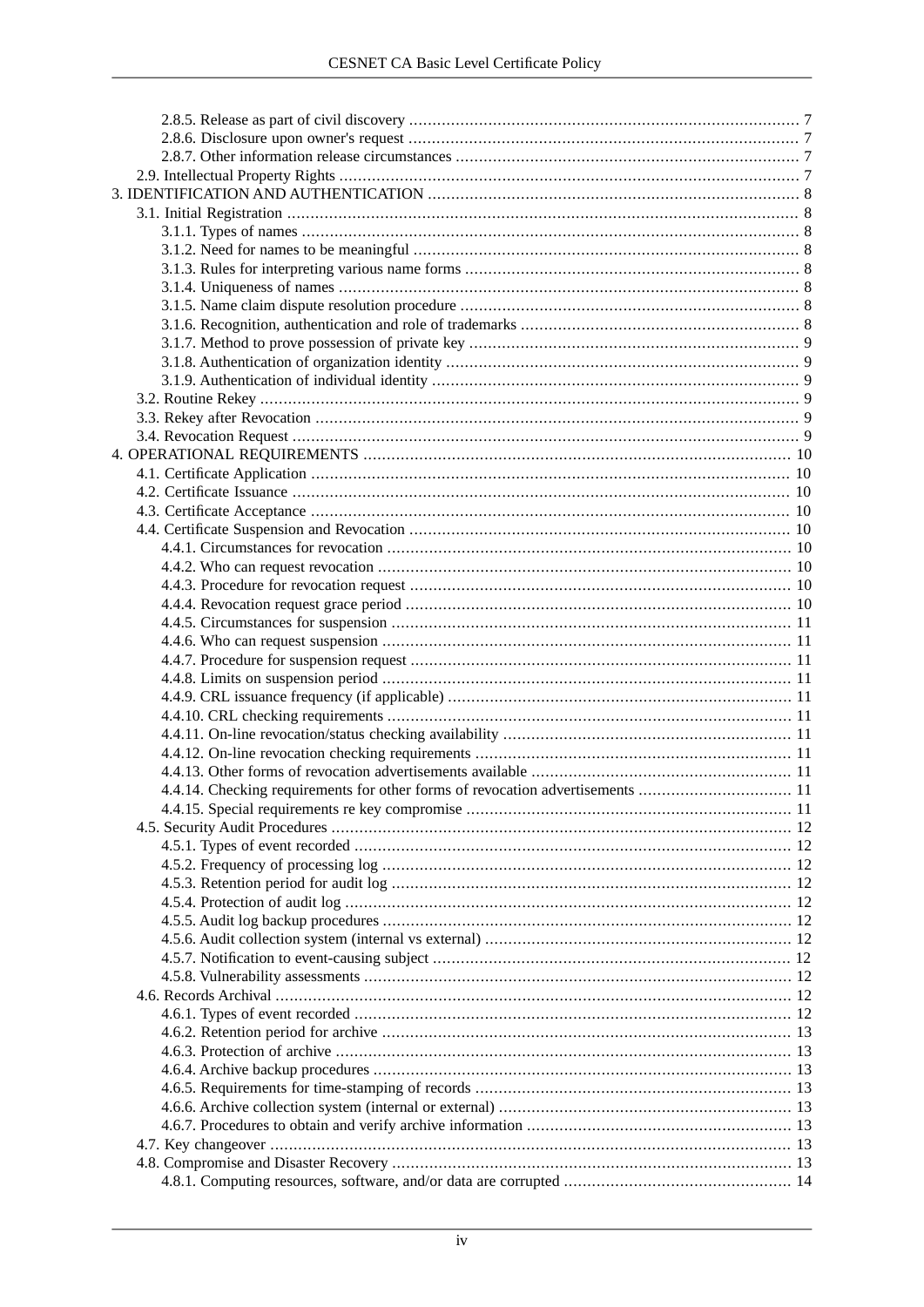| 5. PHYSICAL, PROCEDURAL, AND PERSONNEL SECURITY CONTROLS  15                  |  |
|-------------------------------------------------------------------------------|--|
|                                                                               |  |
|                                                                               |  |
|                                                                               |  |
|                                                                               |  |
|                                                                               |  |
|                                                                               |  |
|                                                                               |  |
|                                                                               |  |
|                                                                               |  |
|                                                                               |  |
|                                                                               |  |
|                                                                               |  |
|                                                                               |  |
|                                                                               |  |
|                                                                               |  |
| 5.3.1. Background, qualifications, experience, and clearance requirements  16 |  |
|                                                                               |  |
|                                                                               |  |
|                                                                               |  |
|                                                                               |  |
|                                                                               |  |
|                                                                               |  |
|                                                                               |  |
|                                                                               |  |
|                                                                               |  |
|                                                                               |  |
|                                                                               |  |
|                                                                               |  |
|                                                                               |  |
|                                                                               |  |
|                                                                               |  |
|                                                                               |  |
|                                                                               |  |
|                                                                               |  |
|                                                                               |  |
|                                                                               |  |
|                                                                               |  |
|                                                                               |  |
|                                                                               |  |
|                                                                               |  |
|                                                                               |  |
|                                                                               |  |
|                                                                               |  |
|                                                                               |  |
|                                                                               |  |
|                                                                               |  |
|                                                                               |  |
|                                                                               |  |
|                                                                               |  |
|                                                                               |  |
|                                                                               |  |
|                                                                               |  |
|                                                                               |  |
|                                                                               |  |
|                                                                               |  |
|                                                                               |  |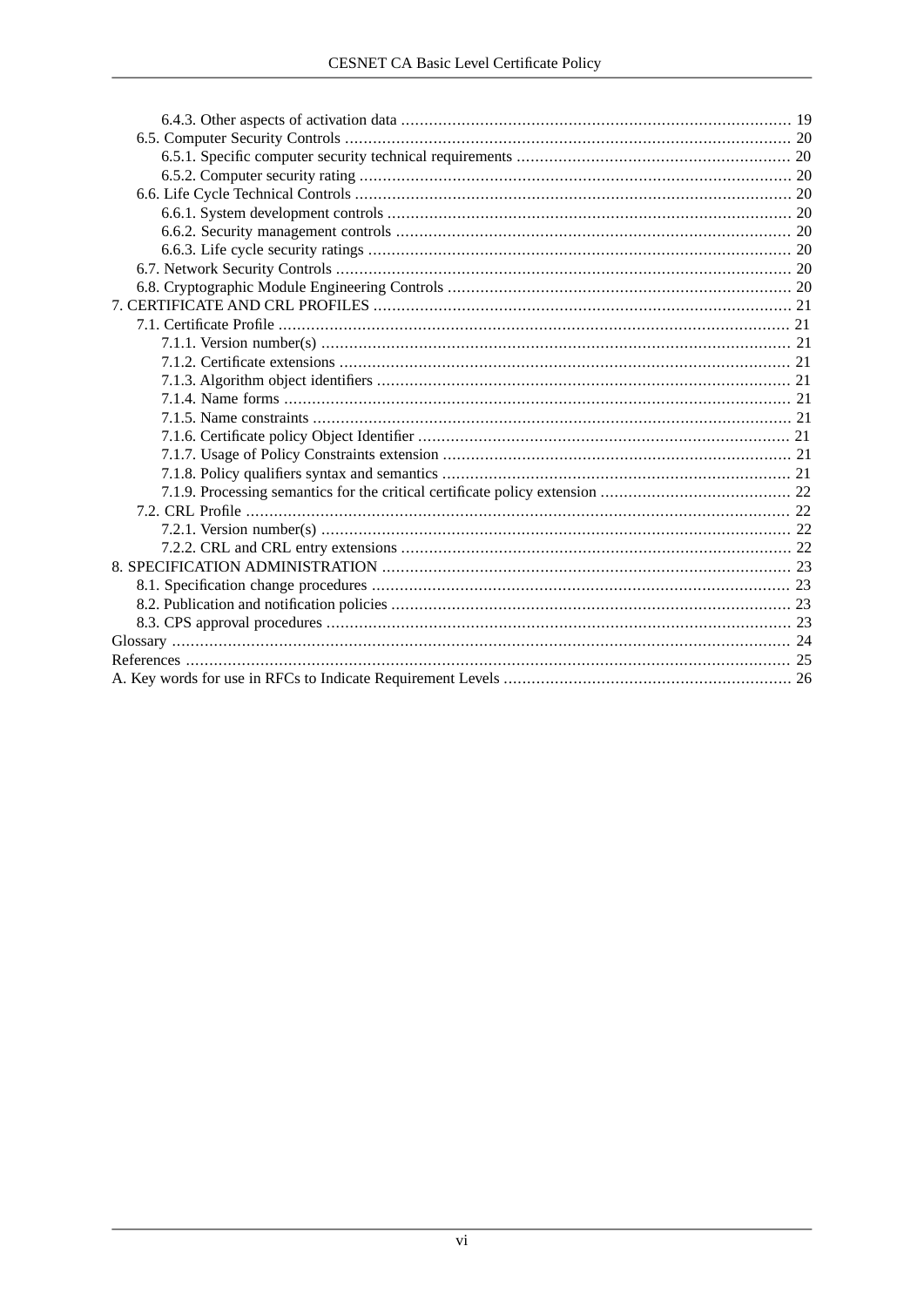## <span id="page-6-0"></span>**1. INTRODUCTION**

This Certificate Policy defines the Basic Level certificate policy for use by the conforming CAs when issuing public key certificates.

This document is consistent with [RFC 2527](#page-30-1). Therefore there are some sections that are maintained for compatibility, although they do not apply exactly to the services required by this CP. [Glossary](#page-29-0) provides a glossary of terms used in this document.

Within this document the words "MUST", "MUST NOT", "REQUIRED", "SHALL", "SHALL NOT", "SHOULD", "SHOULD NOT", "RECOMMENDED", "MAY", "OPTIONAL" are to be interpreted as in [RFC 2119](#page-30-2). (See [Appendix A](#page-31-0)).

<span id="page-6-1"></span>In this document the expression "conforming CA" is used to indicate a CA whose behavior is conforming to the set of provisions specified in this document.

#### **1.1. Overview**

This CP describes the requirements which MUST be met by a conforming CA in issuing digital public key certificates.

This CP MAY be used by a relying party to determine the level of trust associated with this policy. An X.509 Version 3 certificate issued by a conforming CA SHOULD contain a reference to this certificate policy.

<span id="page-6-3"></span><span id="page-6-2"></span>More detailed information about the practices which a conforming CA employs in its operations in issuing certificates can be found in its Certification Practice Statements (CPS).

### **1.2. Identification**

#### **1.2.1. Certificate Policy Name**

<span id="page-6-4"></span>CESNETCABasicCertificatePolicyv2:0

#### **1.2.2. Object Identifiers**

This certificate policy is identified by the following unique registered Object Identifier (OID):

*1.3.6.1.4.1.8057.1.2.2.2.0*

| ISO assigned                          |                                                                                                                                                                 |
|---------------------------------------|-----------------------------------------------------------------------------------------------------------------------------------------------------------------|
| <b>US Department of Defense</b>       | 6                                                                                                                                                               |
| Internet                              |                                                                                                                                                                 |
| IANA registered private enterprises   |                                                                                                                                                                 |
| <b>CESNET</b>                         | 8057                                                                                                                                                            |
| <b>PKI</b>                            |                                                                                                                                                                 |
| Certificate Policies                  | $\mathcal{D}_{\mathcal{A}}^{\mathcal{A}}(\mathcal{A})=\mathcal{D}_{\mathcal{A}}^{\mathcal{A}}(\mathcal{A})\mathcal{D}_{\mathcal{A}}^{\mathcal{A}}(\mathcal{A})$ |
| <b>Basic Level Certificate Policy</b> | $\mathfrak{D}$                                                                                                                                                  |
| Major version                         | $\mathcal{D}_{\mathcal{A}}^{\mathcal{A}}(\mathcal{A})=\mathcal{D}_{\mathcal{A}}^{\mathcal{A}}(\mathcal{A})\mathcal{D}_{\mathcal{A}}^{\mathcal{A}}(\mathcal{A})$ |
| Minor version                         |                                                                                                                                                                 |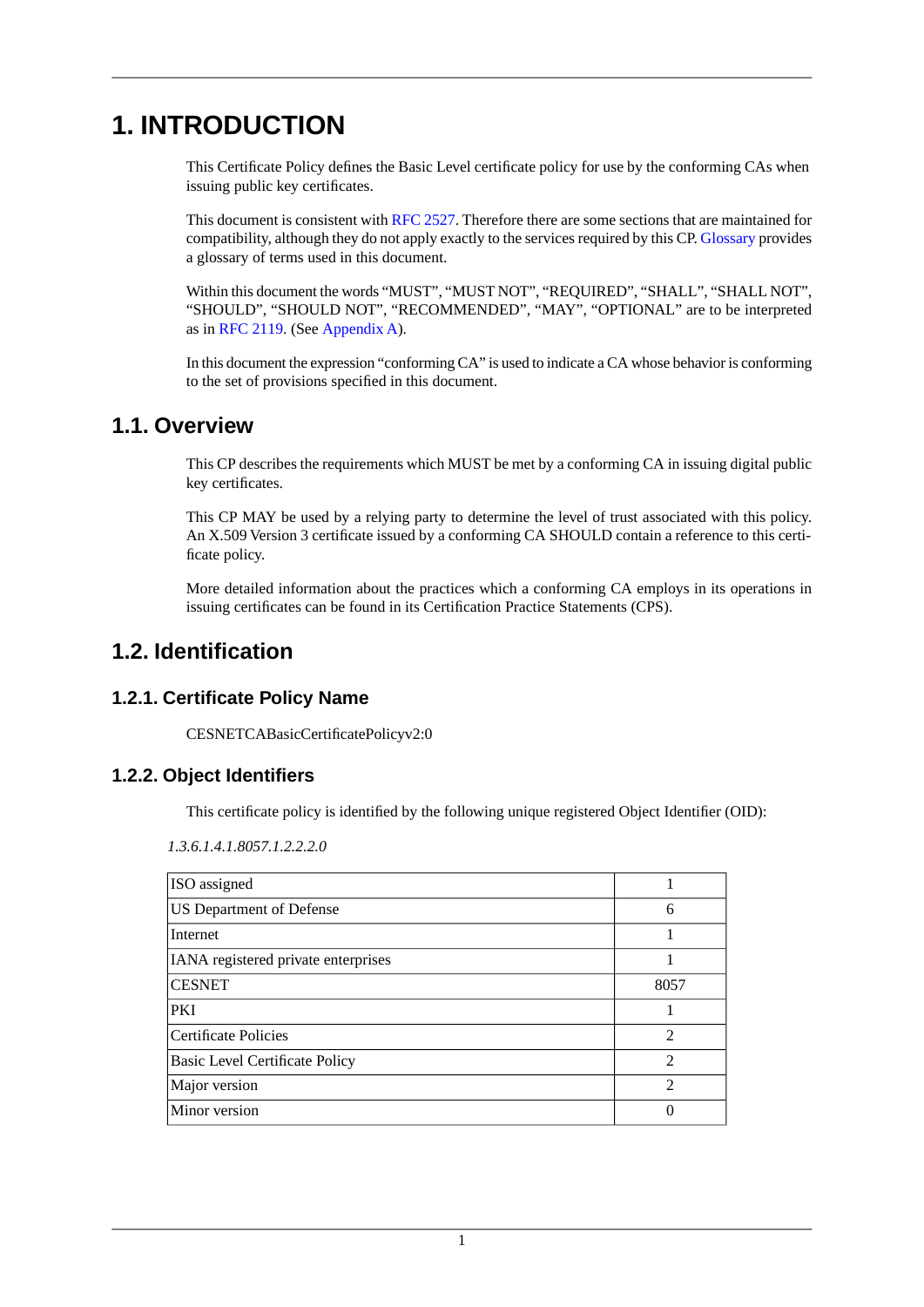### **1.3. Community and Applicability**

<span id="page-7-1"></span><span id="page-7-0"></span>A conforming CA can choose freely which are the community and applicability of their issued certificates but it MUST clearly specify them in its own CPS.

#### **1.3.1. Certification authorities**

<span id="page-7-2"></span>Requirements described in this CP are binding for CESNET CA and any other conforming CA when issuing Basic Level public key certificates.

#### **1.3.2. Registration authorities**

<span id="page-7-3"></span>This CP is binding for Registration Authorities (RA) operated by CESNET CA or on behalf of CES-NET CA or any other conforming CA.

#### **1.3.3. End entities**

The targeted end entities can be a natural person (individual or representing an organization) or a computer entity (e.g. a computer, a router or an application), capable of performing cryptographic operations.

<span id="page-7-5"></span><span id="page-7-4"></span>Each conforming CA MUST detail in the CPS who are the end entities that it is willing to certify.

#### **1.3.4. Applicability**

<span id="page-7-6"></span>Certificates issued by a conforming CA MUST NOT be used for financial transactions.

### **1.4. Contact Details**

#### **1.4.1. Specification administration organization**

<span id="page-7-7"></span>This CP is maintained by CESNET a. l. e. (<http://www.cesnet.cz/>).

#### **1.4.2. Contact person**

All questions and comments concerning this CP must be addressed to:

 CESNET CA CESNET a. l. e. Zikova 4 Prague 160 00 Czech Republic

<span id="page-7-8"></span> Email: <ca@cesnet.cz> URI: http://www.cesnet.cz/pki/

#### **1.4.3. Person determining CPS suitability for the policy**

See [Section 1.4.2](#page-7-7).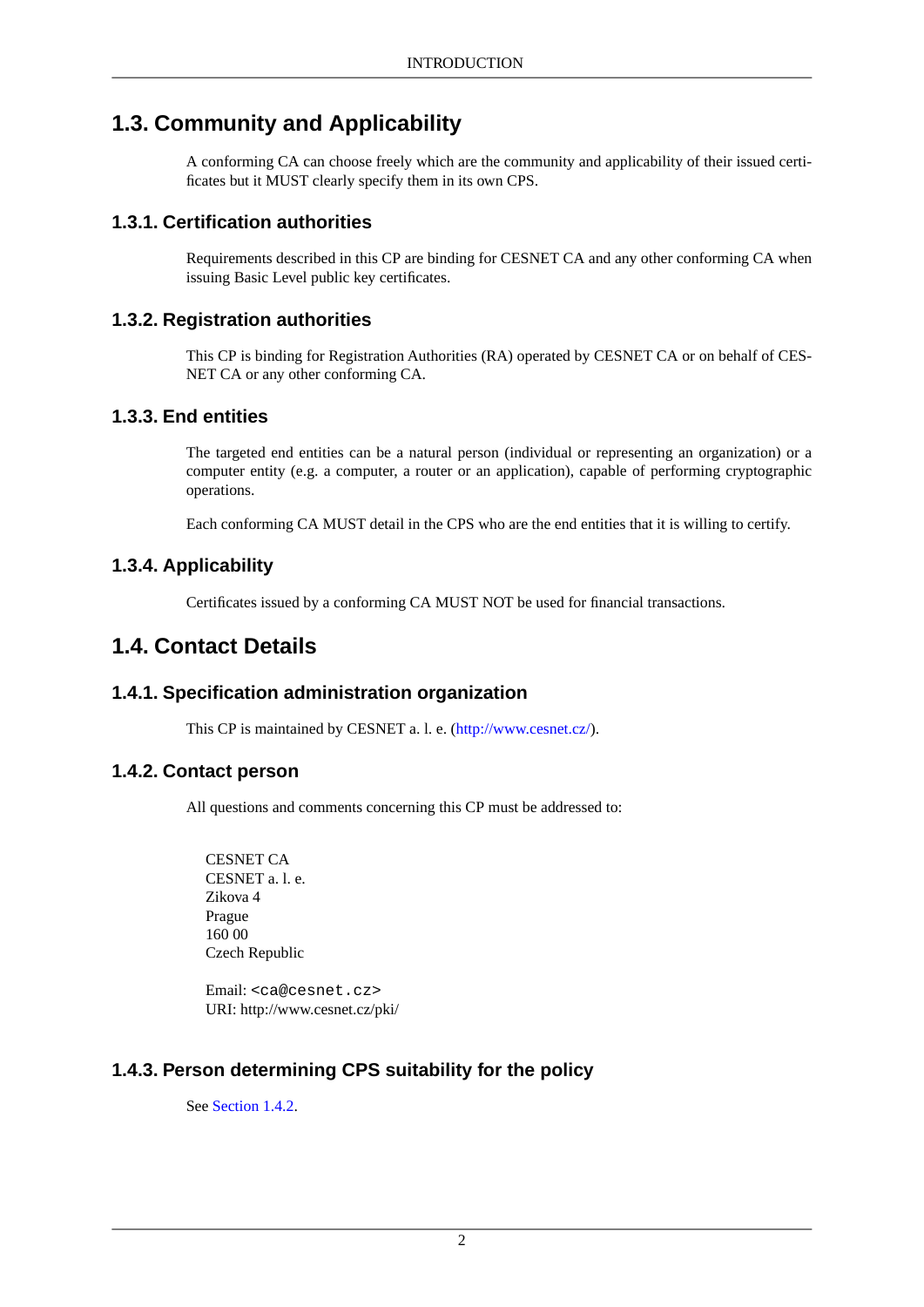## <span id="page-8-0"></span>**2. GENERAL PROVISIONS**

<span id="page-8-1"></span>This section describes obligations for relevant parties and makes statements on liability and financial/economical issues. Moreover there is a section about confidentiality that classifies information into confidential information and publicly available and distributable information. Auditing statements are also located here.

### <span id="page-8-2"></span>**2.1. Obligations**

#### **2.1.1. CA obligations**

A conforming CA SHALL operate a certificate authority service. The conforming CA is responsible for all aspects of the issuance and management of a certificate referencing this policy, including:

- Development of a detailed statement of practices and procedures (the CPS) by which the CA implements the requirements of this policy.
- Publication of CA contact information.
- Certificate application/enrollment process.
- Verification of the identity of the applicant.
- Certificate creation process.
- Posting of the certificate in a public repository.
- Suspension and revocation of the certificate.
- Certificate renewals.
- Ensuring that all aspects of the CA services and CA operations and CA infrastructure related to certificates issued under this policy are performed in accordance with the requirements, representations, and warranties of this policy.
- Define and publish a dispute resolution procedure.

By issuing a certificate that references this policy, the CA certifies to the subscriber, and to all relying parties who reasonably and in good faith rely on the information contained in the certificate during its operational period, that:

- The CA has issued, and will manage, the certificate in accordance with this policy.
- <span id="page-8-3"></span>There are no misrepresentations of fact in the certificate known to the CA, and the CA has taken reasonable steps to verify additional information in the certificate unless otherwise noted in its CPS.
- The certificate meets all material requirements of this policy and the CA's CPS.

#### **2.1.2. RA obligations**

An RA is obliged to operate RA service. This includes:

- Authenticating the identity of the subject
- <span id="page-8-4"></span>• Validating the connection between a public key and the requester identity including a suitable proof of possession method of the corresponding private key
- Confirming such validation versus the CA
- Adhere to the agreement made with the CA

#### **2.1.3. Subscriber obligations**

Subscribers MUST accurately represent the information required of them in a certificate request.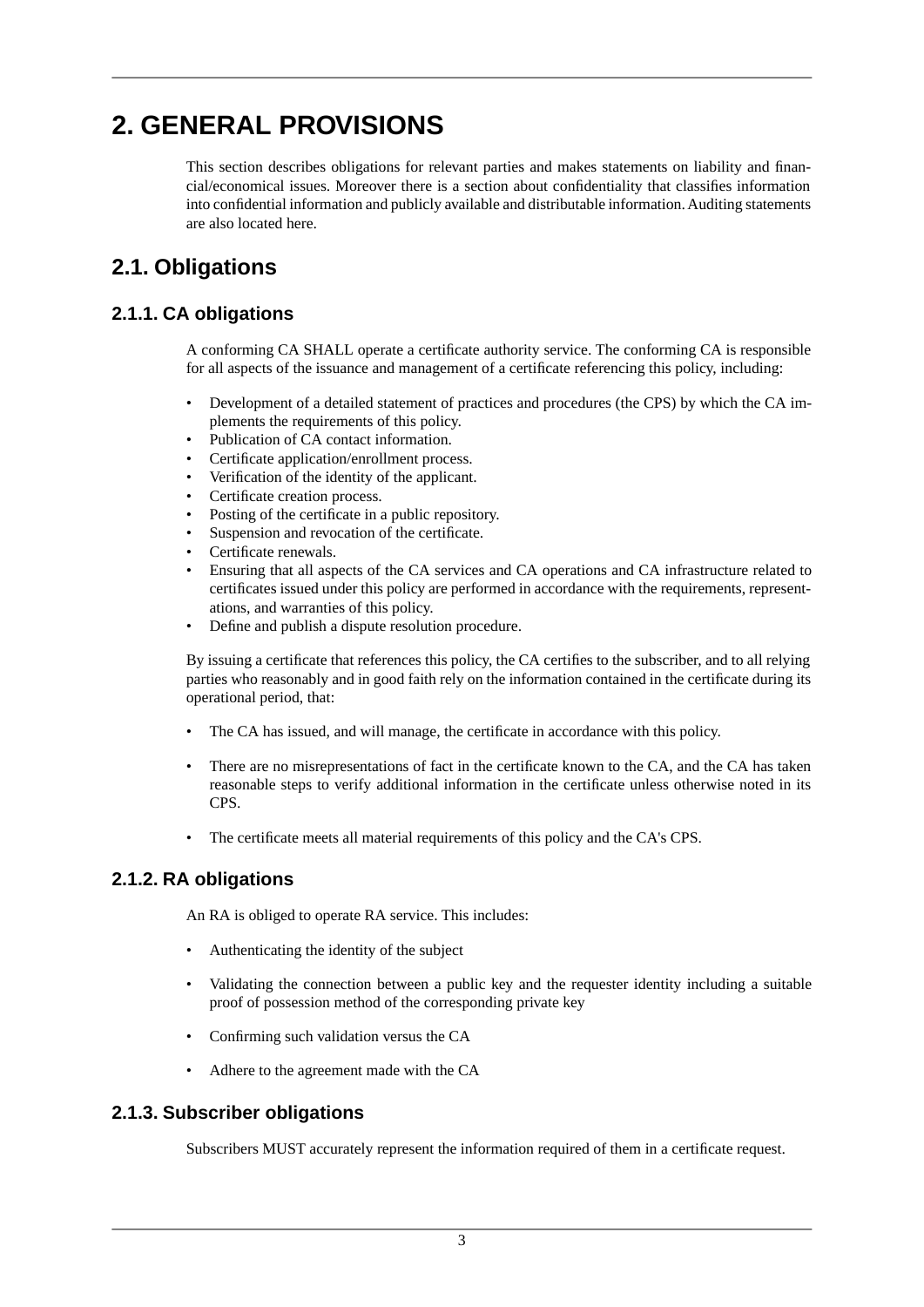Subscribers MUST properly protect their private key at all times, against loss, disclosure to any other party, modification and unauthorized use, in accordance with this CP and the CPS. From the creation of their private and public key pair, subscribers are personally and solely responsible of the confidentiality and integrity of their private keys. Every usage of their private key is assumed to be the act of its owner.

Upon suspicion that their private keys are compromised subscribers MUST notify the CA that issued their certificates by sending a certificate revocation request.

Upon any change of information in their certificates subscribers MUST notify the CA that issued their certificates by sending a certificate revocation request.

<span id="page-9-0"></span>Subscribers MUST use the keys and certificates only for the purposes authorized by the CA.

Subscribers MUST authorize the treatment and conservation of their personal data.

#### **2.1.4. Relying party obligations**

A relying party MUST be familiar with the CPS and this CP before drawing any conclusion on how much trust he can put in the use of a certificate issued from the CA.

The relying party MUST only use the certificate for the proscribed applications and MUST NOT use the certificates for forbidden applications.

<span id="page-9-1"></span>Relying parties MUST verify the digital signature of a received digitally signed message and to verify the digital signature of the CA who issued the certificate used for the verification purpose.

When validating a certificate a relying party MUST check it for its validity, revocation, or suspension.

#### **2.1.5. Repository obligations**

<span id="page-9-3"></span><span id="page-9-2"></span>A conforming CA SHALL use a publicly accessible repository to store certificates and Certificate Revocation Lists (CRLs). The repository SHALL be available as much as practically possible.

#### **2.2. Liability**

#### **2.2.1. CA liability**

<span id="page-9-5"></span><span id="page-9-4"></span>A conforming CA MAY accept liability. The complete list of accepted liabilities MUST be specified in the CPS.

#### **2.2.2. RA liability**

<span id="page-9-6"></span>See [Section 2.2.1](#page-9-3).

#### **2.3. Financial responsibility**

<span id="page-9-7"></span>No financial responsibility is accepted for certificates issued under this CP.

#### **2.3.1. Indemnification by relying parties**

No stipulation.

#### **2.3.2. Fiduciary relationships**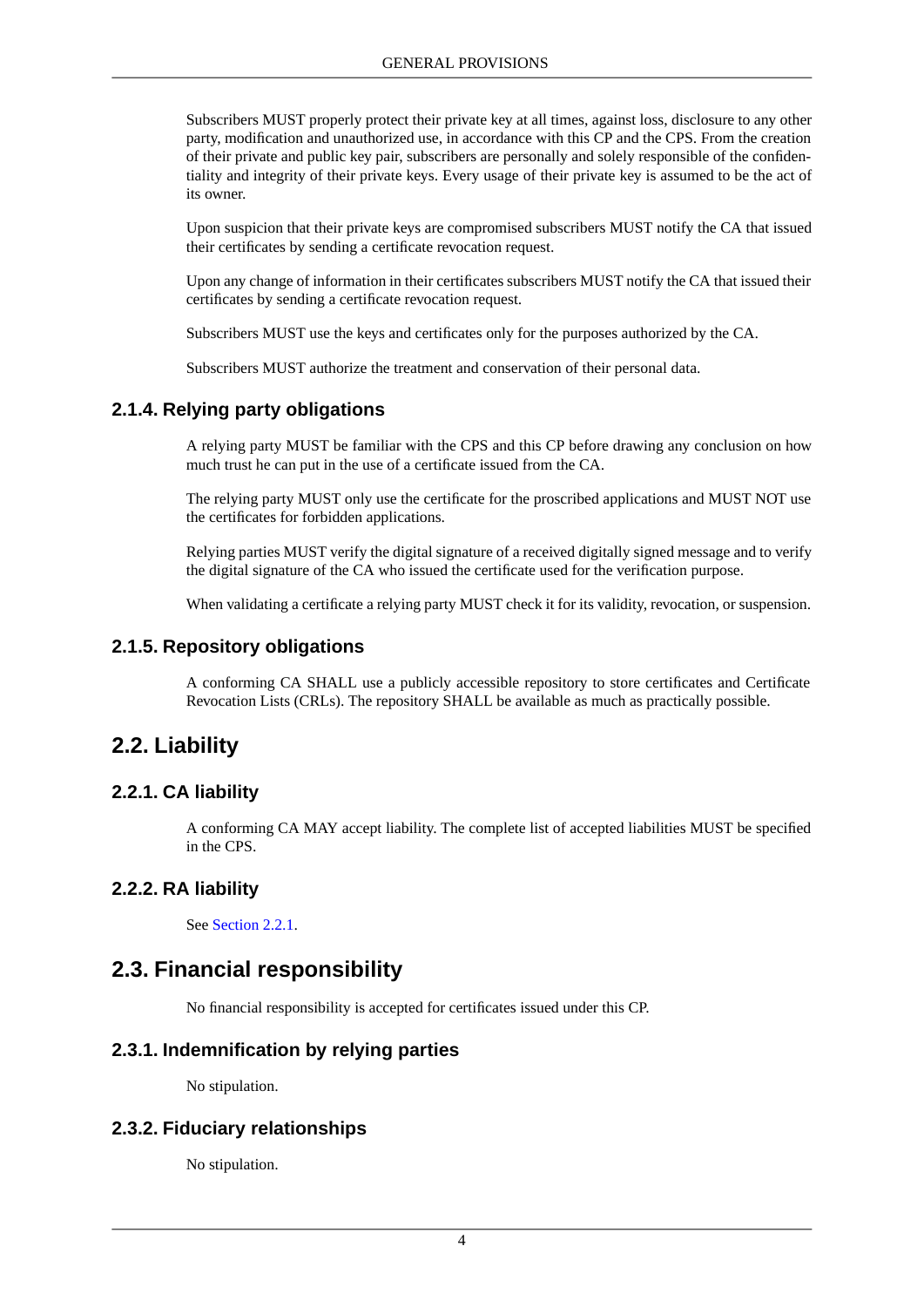#### **2.3.3. Administrative processes**

<span id="page-10-2"></span><span id="page-10-1"></span><span id="page-10-0"></span>No stipulation.

### **2.4. Interpretation and Enforcement**

#### **2.4.1. Governing law**

<span id="page-10-3"></span>This CP is governed by the law of the Czech Republic.

#### **2.4.2. Severability, survival, merger, notice**

<span id="page-10-4"></span>No stipulation.

#### **2.4.3. Dispute resolution procedures**

<span id="page-10-6"></span><span id="page-10-5"></span>No stipulation.

### **2.5. Fees**

#### **2.5.1. Certificate issuance or renewal fees**

<span id="page-10-8"></span><span id="page-10-7"></span>No fees SHOULD be charged for issuing certificates.

#### **2.5.2. Certificate access fees**

<span id="page-10-9"></span>Access to certificates SHOULD be free of charge.

#### **2.5.3. Revocation or status information access fees**

<span id="page-10-10"></span>Access to Certificate Revocation Lists SHOULD be free of charge.

#### **2.5.4. Fees for other services such as policy information**

<span id="page-10-11"></span>No fees SHOULD be charged for allowing policy and CPS information access.

#### **2.5.5. Refund policy**

<span id="page-10-12"></span>No stipulation.

### **2.6. Publication and Repository**

#### **2.6.1. Publication of CA information**

A conforming CA MUST make publicly available, in its repositories:

- 1. The Certificate Practice Statement it operates according to.
- 2. This Certificate Policy.
- 3. All valid issued certificates including CA-certificates.
- 4. Signed Certificate Revocation Lists.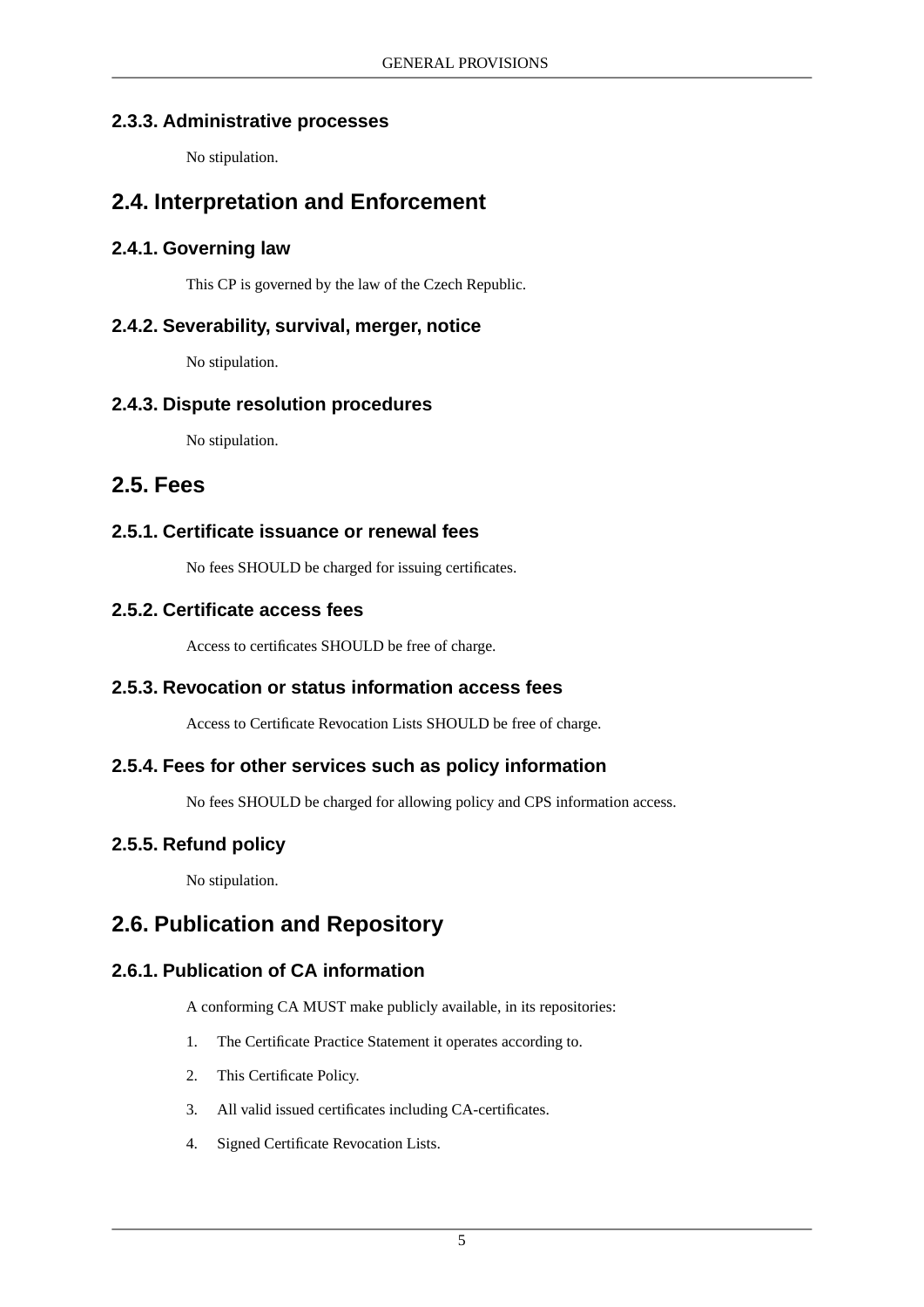#### **2.6.2. Frequency of publication**

<span id="page-11-0"></span>The certificates issued SHALL be published as soon as they are issued.

The CRLs SHALL be published in accordance with [Section 4.4.9](#page-16-4).

<span id="page-11-1"></span>CP and CPS SHALL be published as soon as they are updated.

#### **2.6.3. Access controls**

<span id="page-11-2"></span>The CP, CPS, CRLs, and the certificates issued SHOULD be publicly available with no access control.

#### **2.6.4. Repositories**

<span id="page-11-4"></span><span id="page-11-3"></span>No stipulation.

### **2.7. Compliance audit**

#### **2.7.1. Frequency of entity compliance audit**

<span id="page-11-6"></span><span id="page-11-5"></span>No stipulation.

#### **2.7.2. Identity/qualifications of auditor**

<span id="page-11-7"></span>No stipulation.

#### **2.7.3. Auditor's relationship to audited party**

<span id="page-11-8"></span>No stipulation.

#### **2.7.4.Topics covered by audit**

<span id="page-11-9"></span>No stipulation.

#### **2.7.5. Actions taken as a result of deficiency**

<span id="page-11-10"></span>No stipulation.

#### **2.7.6. Communication of results**

<span id="page-11-11"></span>No stipulation.

### <span id="page-11-12"></span>**2.8. Confidentiality**

#### **2.8.1.Types of information to be kept confidential**

All subscribers' information that is not present in the certificate and CRLs issued by a conforming CA is considered confidential and SHALL not be released outside without explicit subscriber's authorization.

#### **2.8.2.Types of information not considered confidential**

Information included in public certificates and CRLs issued by a conforming CA are not considered confidential.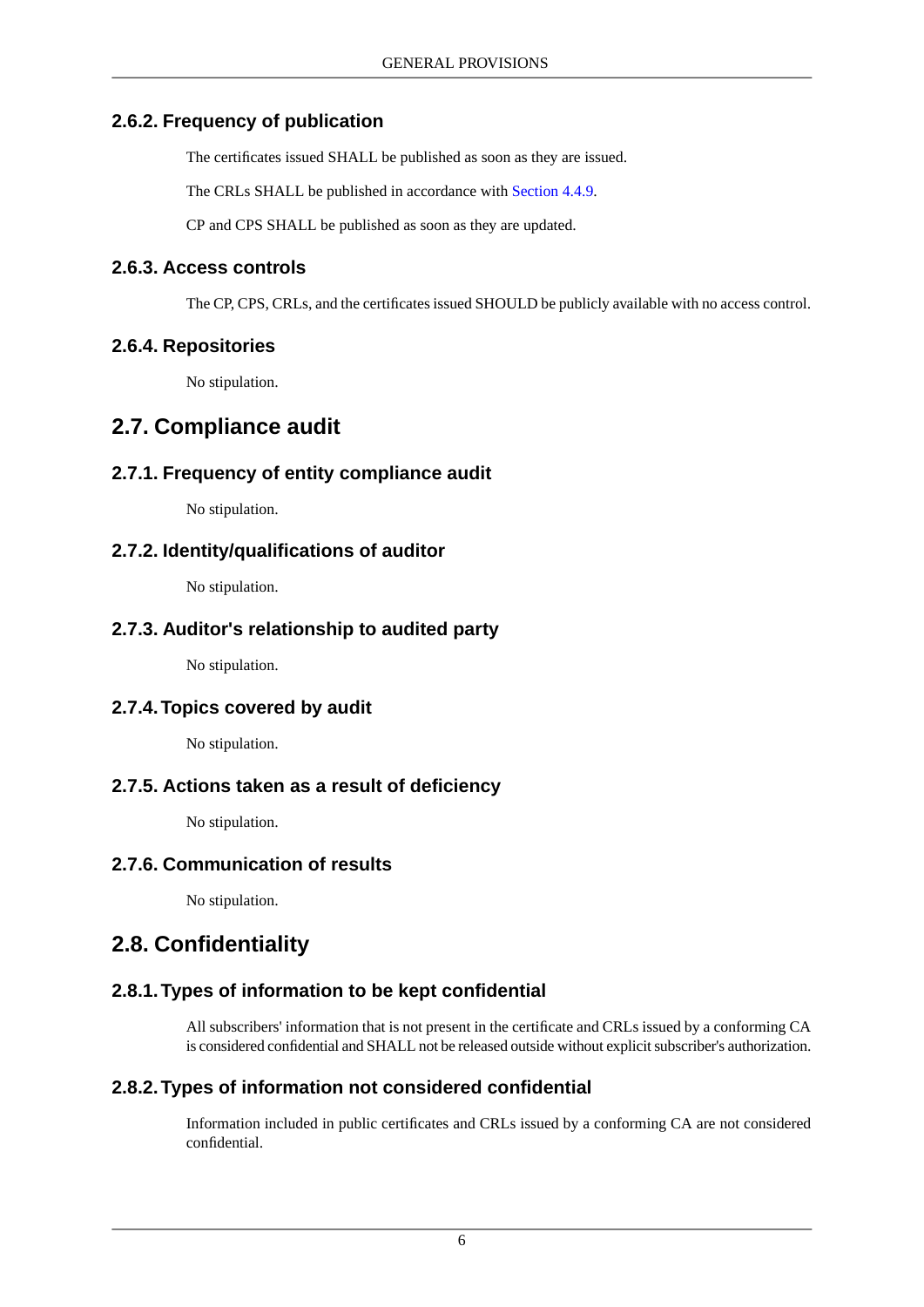#### **2.8.3. Disclosure of certificate revocation/suspension information**

<span id="page-12-1"></span><span id="page-12-0"></span>When a certificate is revoked, a reason code is not considered confidential and MAY be shared with all other users and relying parties. However, no other details concerning the revocation are normally disclosed.

#### **2.8.4. Release to law enforcement officials**

<span id="page-12-2"></span>A conforming CA MUST NOT disclose confidential information to any third party, except when required by law enforcement officials that exhibit regular warrant.

#### **2.8.5. Release as part of civil discovery**

<span id="page-12-3"></span>No stipulation.

#### **2.8.6. Disclosure upon owner's request**

<span id="page-12-4"></span>The CA SHALL release information if authorized by the subscriber.

#### **2.8.7. Other information release circumstances**

<span id="page-12-5"></span>No stipulation.

### **2.9. Intellectual Property Rights**

A conforming CA MUST NOT claim any intellectual property rights on issued certificates.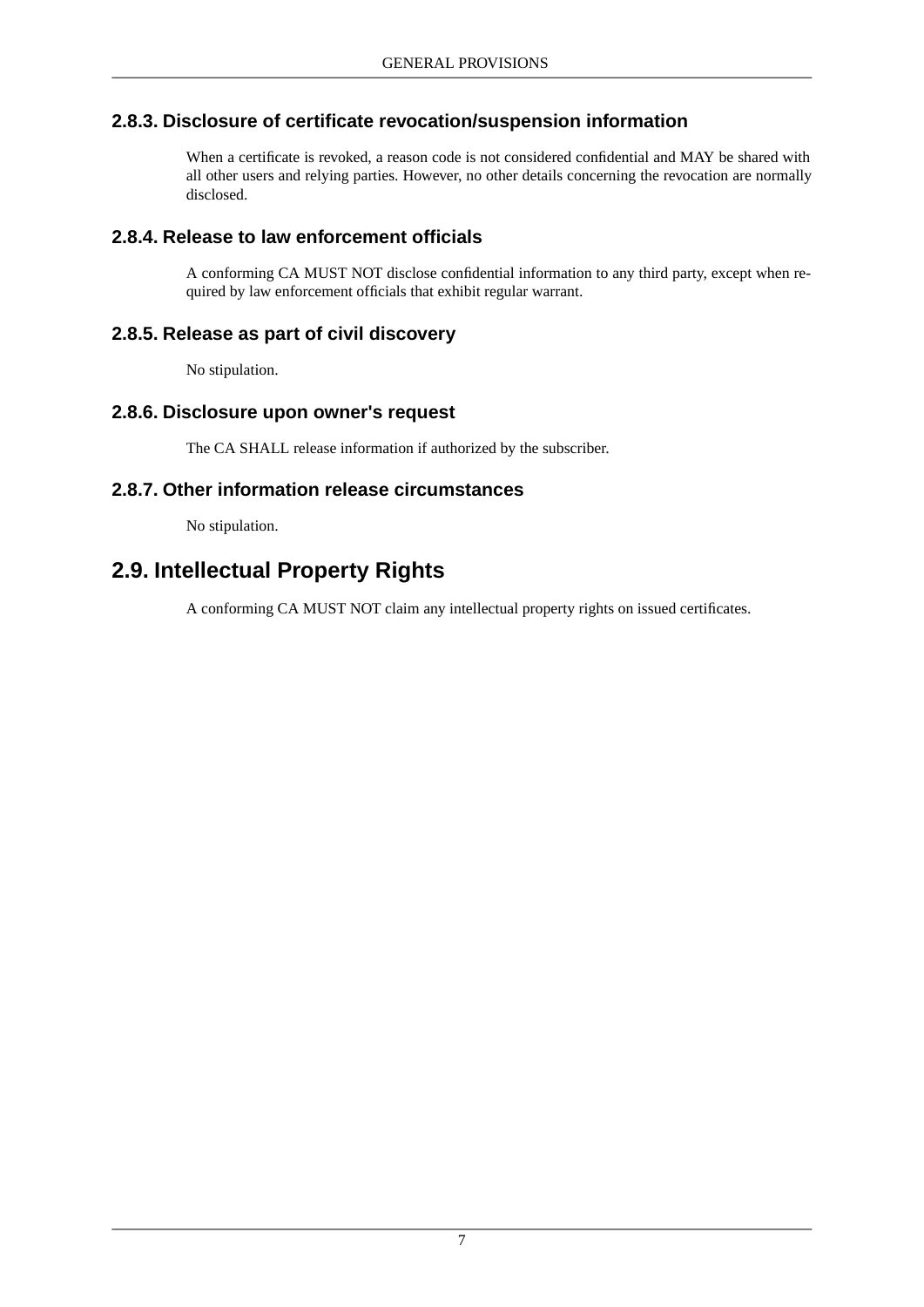## <span id="page-13-1"></span><span id="page-13-0"></span>**3. IDENTIFICATION AND AUTHENTICATION**

### <span id="page-13-2"></span>**3.1. Initial Registration**

#### **3.1.1.Types of names**

A conforming CA assigns each entity a X.501 Distinguished Name (DN, see [X.501\)](#page-30-3) which serves as a unique identifier of the entity. The DN is inserted in the subject field of the certificate(s) issued to the entity to bind the entity to the certificate(s). The DN MUST be a non-empty printableString.

<span id="page-13-3"></span>Subscribers MAY request including other types of names in their certificates, such as email addresses, DNS host names, IP addresses, or URIs. These names are included in the subjectAltName certificate extension in accordance with [RFC 3280](#page-30-4).

#### **3.1.2. Need for names to be meaningful**

A conforming CA SHALL be able to identify the entities associated with subject and issuer names contained in the certificates.

<span id="page-13-4"></span>Alternative names' syntax SHOULD be validated and their connection to the subscriber verified using procedures described in the CPS.

#### **3.1.3. Rules for interpreting various name forms**

The Subject CN attribute of personal certificates SHOULD contain the full name of the subscriber. For server certificates, it SHOULD contain the fully qualified domain name of the server.

Internet email addresses MUST be included in the subjectAltName extension as rfc822Names in the addr-spec format, as defined in [RFC 822](#page-30-5).

DNS names MUST be included in the subjectAltName extension as dNSNames in the "preferred name syntax", as defined by [RFC 1034](#page-30-6).

IP addresses MUST be included in the subjectAltName extensions as iPAddresses in "network byte order", as specified in [RFC 791](#page-30-7) (IPv4) and [RFC 1883](#page-30-8) (IPv6) .

<span id="page-13-6"></span><span id="page-13-5"></span>URIs MUST be included in the subjectAltName extensions as uniformResourceIdentifiers. The name MUST NOT be a relative URL, and it MUST follow the URL syntax and encoding rules specified in [RFC 1738](#page-30-9). The name MUST include both a scheme and a scheme-specific-part. The scheme-specific-part MUST include a fully qualified domain name or IP address as the host.

#### **3.1.4. Uniqueness of names**

<span id="page-13-7"></span>Every name assigned by a conforming CA SHALL be associated with exactly one entity.

#### **3.1.5. Name claim dispute resolution procedure**

No stipulation.

#### **3.1.6. Recognition, authentication and role of trademarks**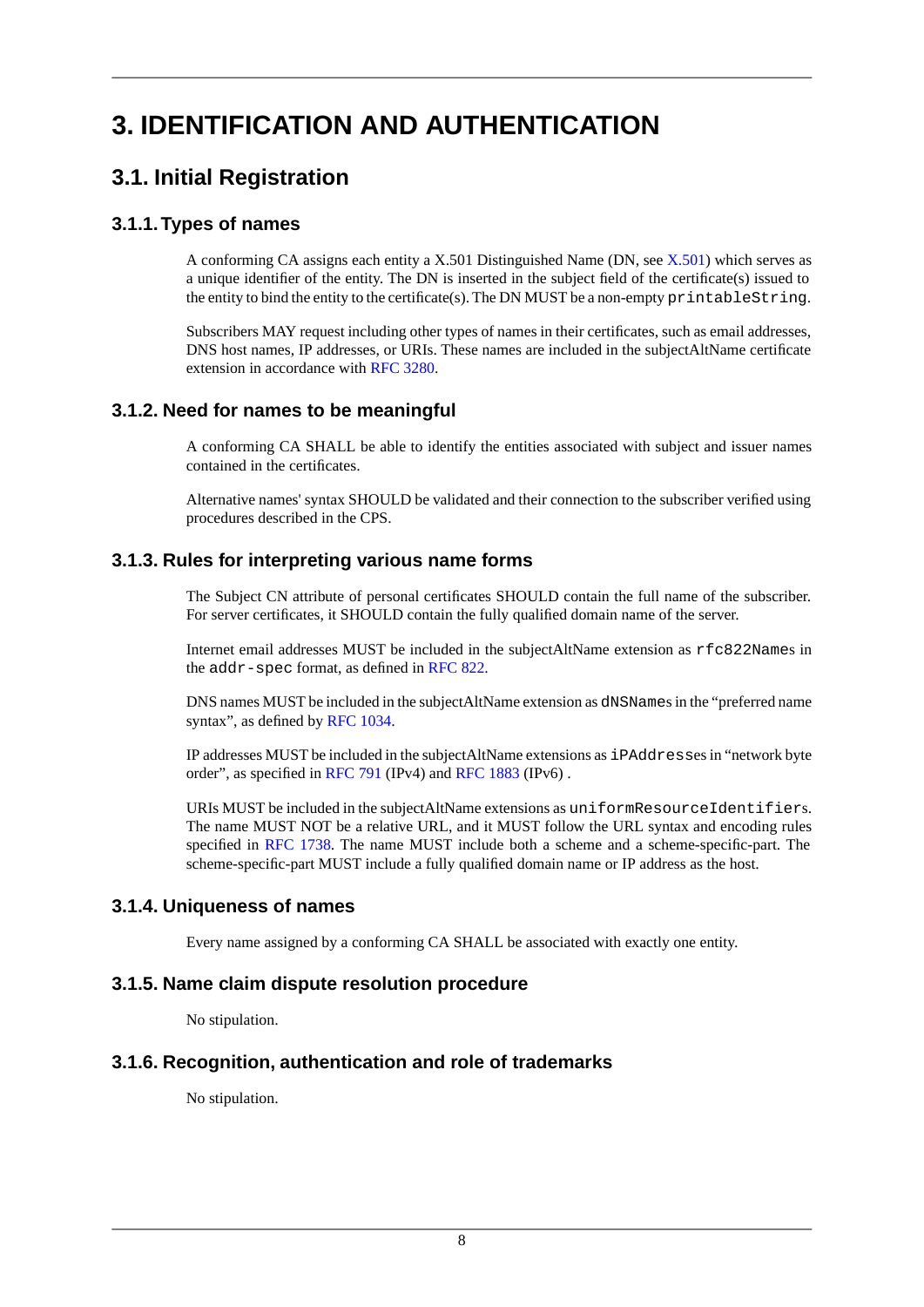#### **3.1.7. Method to prove possession of private key**

<span id="page-14-0"></span>The requester is required to prove possession of the private key which corresponds to the public key in the certificate request before signing.

<span id="page-14-1"></span>The method used to prove possession of private key MUST be detailed in the CPS.

#### **3.1.8. Authentication of organization identity**

<span id="page-14-2"></span>When a subscriber requires the inclusion of the name of a certain organization into a certificate he or she MUST provide an evidence that the organization has completely knowledge about this fact.

#### **3.1.9. Authentication of individual identity**

The RA MUST personally authenticate any requester asking a personal certificate, using officially recognized identity card containing a photograph.

<span id="page-14-3"></span>If the entity to be certified is a software or hardware component the requester MUST prove that he has the necessary authorization.

### **3.2. Routine Rekey**

<span id="page-14-4"></span>After certificate expiration, the CA MUST NOT issue a new certificate for the same key. The CA MAY issue a new certificate for a new key. The rekey authentication MAY be accomplished with the same procedure indicated in [Section 3.1](#page-13-1) for initial registration or using requests digitally signed with the old certificate. These requests MUST be sent to the CA before the old certificate expiration.

### **3.3. Rekey after Revocation**

<span id="page-14-5"></span>A public key whose certificate has been revoked for private key compromise MUST NOT be re-certified. The public key MAY be re-certified if the revocation is only due to certificate suspension. In the latter case the rekey authentication MAY be accomplished with the same procedure indicated in [Section 3.1](#page-13-1) for initial registration or using digitally signed requests. These requests MUST be sent to the CA before certificate expiration.

### **3.4. Revocation Request**

A proper authentication method is required in order to accept revocation request. The CA MUST accept as a revocation request a message digitally signed with a not expired and not previously revoked certificate issued under this policy. The same procedures adopted for the authentication during initial registration are also considered suitable. Alternative procedures MAY be supported such as secure communication of a revocation pass phrases.

The exact procedures supported MUST be detailed in the CPS.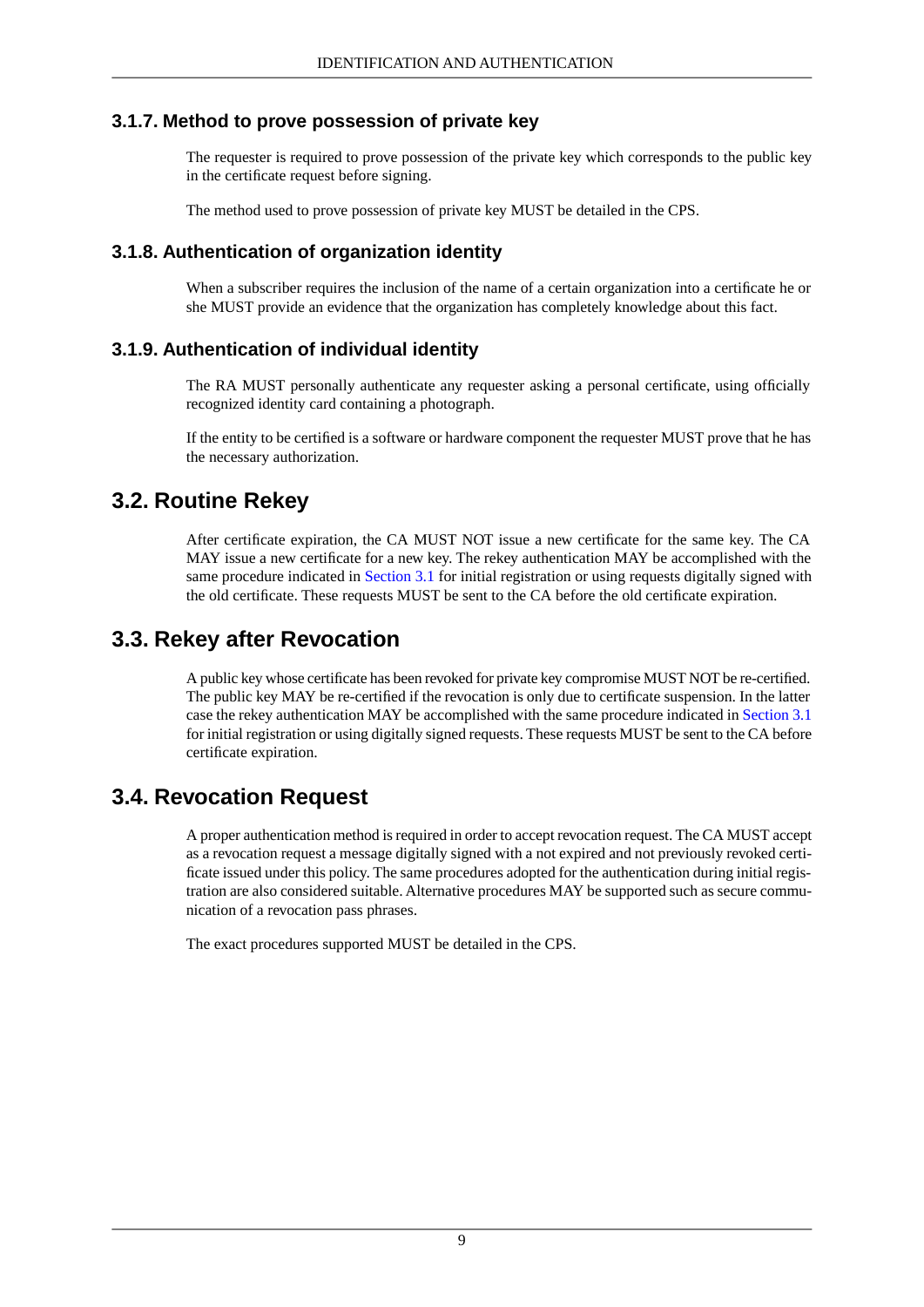## <span id="page-15-1"></span><span id="page-15-0"></span>**4. OPERATIONAL REQUIREMENTS**

### **4.1. Certificate Application**

<span id="page-15-2"></span>An entity generates its own key pair and submit public key and other required data to the CA. After that the request MUST carefully follow the procedures detailed in this policy and in the CPS for identification and authentication.

### **4.2. Certificate Issuance**

<span id="page-15-3"></span>The CA and RA MUST carefully check the compliance and validity of documents presented by the subscribers. After the authentication accomplished by methods specified in [Section 3.1](#page-13-1), the CA SHOULD issue the certificate. In the case of issuance the CA MUST notify the requester. If for any reasons the CA decides not to issue the certificate (even if the checks and the authentication were correct) it SHOULD notify the reason for this choice to the requester.

### **4.3. Certificate Acceptance**

<span id="page-15-5"></span><span id="page-15-4"></span>No stipulation.

### **4.4. Certificate Suspension and Revocation**

#### **4.4.1. Circumstances for revocation**

A certificate SHALL be revoked when information in the certificate is known to be suspected or compromised. This include situations where:

- the subscriber's data changed
- the subscriber's private key is compromised or is suspected to have been compromised or lost
- <span id="page-15-6"></span>• the subscriber's information in the certificate is suspected to be inaccurate
- the subscriber is known to have violated his obligations

#### **4.4.2. Who can request revocation**

<span id="page-15-7"></span>The CA MUST accept a revocation request made by the holder of the certificate to be revoked. Moreover the revocation request MAY come from the CA that issued the certificate or from associated RA.

Other entities MAY require revocation, presenting evident proof of knowledge of the private key compromise or the change of subscriber's data.

#### **4.4.3. Procedure for revocation request**

<span id="page-15-8"></span>The entity requesting the revocation SHALL be properly authenticated. The authentication method SHOULD be as strong as the one used in the issuing procedure. Conforming CA MUST accept as a revocation request a message digitally signed with a not expired and not previously revoked certificate issued under this policy. An alternative procedure MAY require the entity to visit RA or CA and to present a viable identity document.

#### **4.4.4. Revocation request grace period**

A conforming CA MUST decide what is the amount of time necessary to accept the request and make the information available in its CPS.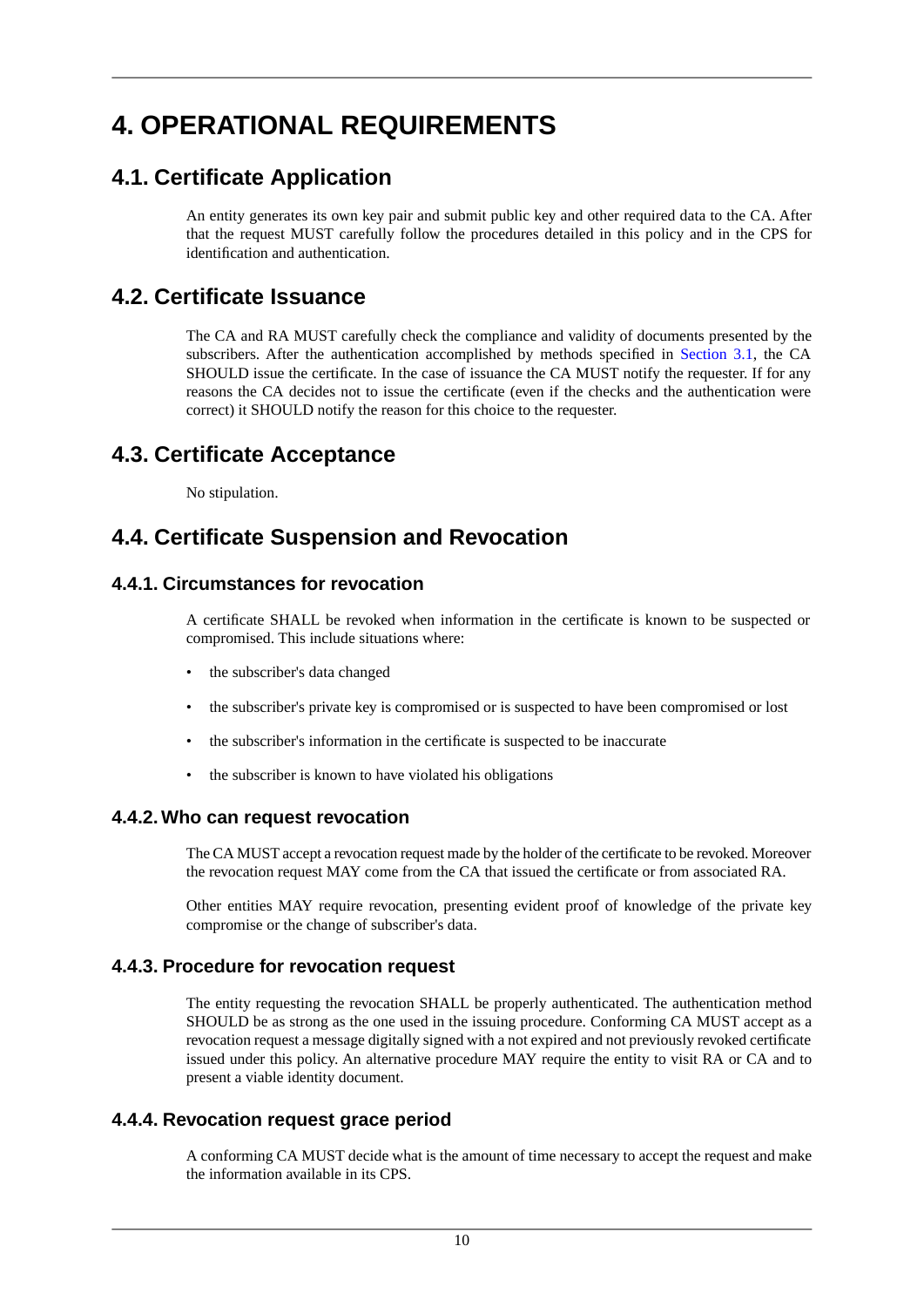#### **4.4.5. Circumstances for suspension**

<span id="page-16-1"></span><span id="page-16-0"></span>A CA MAY temporarily suspend a subscriber s certificate if the subscriber requests that service. Unlike revocation, suspension of a user allows for re-enabling at a later time. In every case conforming CA are not required to offer the suspension service. Information on public keys of disabled users MAY be available from CA repository.

#### **4.4.6. Who can request suspension**

<span id="page-16-2"></span>In the case that a CA offers the suspension service, CA MUST accept a suspension request made by the holder of the certificate to be suspended.

#### **4.4.7. Procedure for suspension request**

<span id="page-16-3"></span>The entity requesting the suspension SHALL be properly authenticated. A conforming CA MUST accept as a suspension request a message digitally signed with a not expired and not previously revoked certificate issued under this policy. An alternative procedure MAY require the entity to visit RA or CA and to present a viable identity document.

#### **4.4.8. Limits on suspension period**

<span id="page-16-4"></span>No stipulation.

#### **4.4.9. CRL issuance frequency (if applicable)**

<span id="page-16-5"></span>CRL lifetime MUST be at least 7 days and MUST NOT be longer than 30 days. CRLs MUST be reissued at least 7 days before expiration, even if no additional revocations have occurred.

#### **4.4.10. CRL checking requirements**

<span id="page-16-6"></span>Relying party MUST verify a certificate against the most recent CRL issued from conforming CA in order to validate the use of the certificate.

#### **4.4.11. On-line revocation/status checking availability**

<span id="page-16-8"></span><span id="page-16-7"></span>A conforming CA MAY support on-line revocation/status checking. Bearing in mind that this policy requires conforming CA to issue CRL, it is not mandatory to implement on-line revocation/status checking procedures. However this policy suggests taking into consideration OCSP [RFC 2560](#page-30-10) as such a mechanism.

#### **4.4.12. On-line revocation checking requirements**

<span id="page-16-9"></span>No stipulation.

#### **4.4.13. Other forms of revocation advertisements available**

<span id="page-16-10"></span>No stipulation.

#### **4.4.14. Checking requirements for other forms of revocation advertisements**

No stipulation.

#### **4.4.15. Special requirements re key compromise**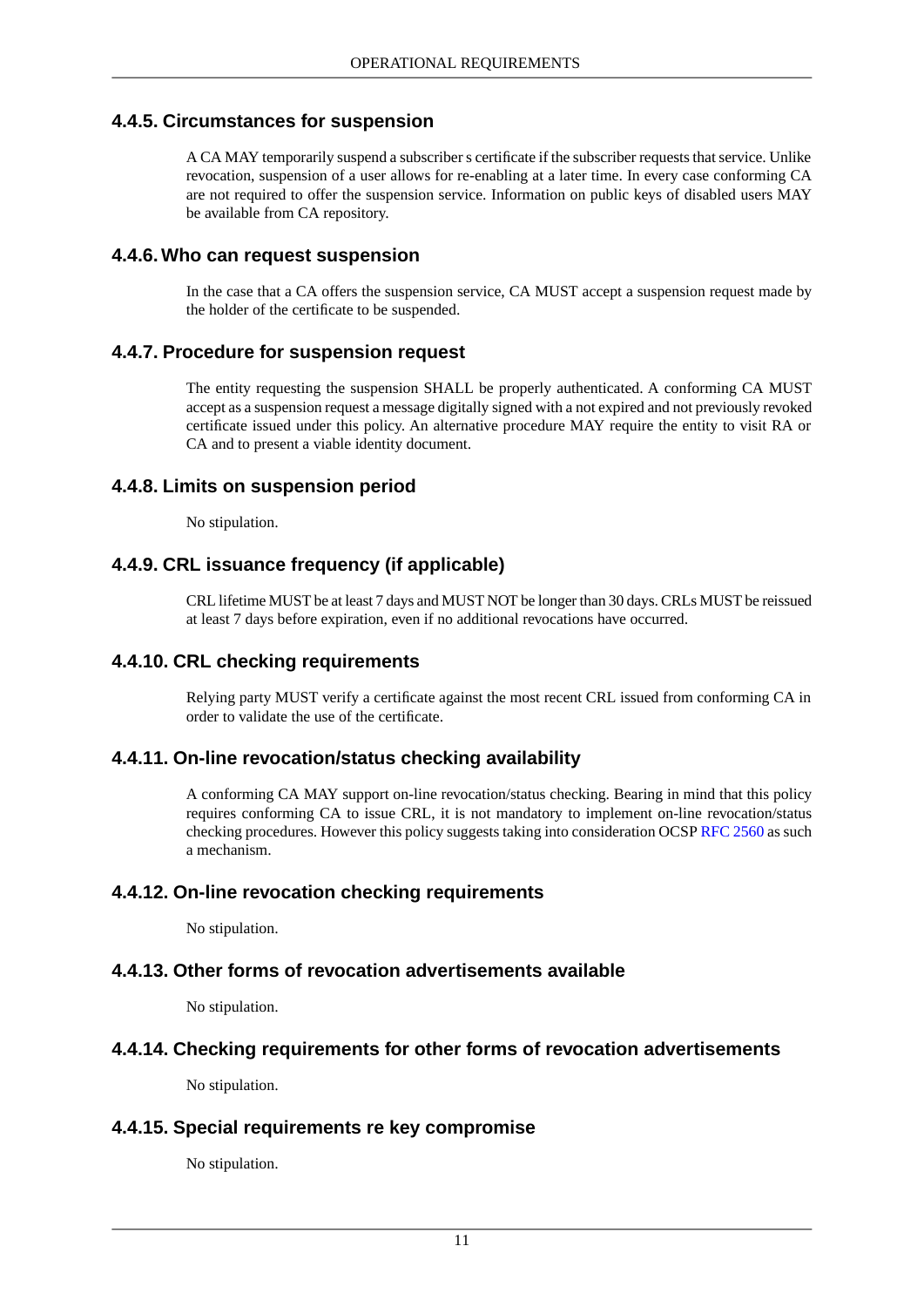### **4.5. Security Audit Procedures**

<span id="page-17-1"></span><span id="page-17-0"></span>This policy recognizes the importance of security audit procedures suggesting that a conforming CA specifies all this kind of provisions in the CPS.

#### **4.5.1.Types of event recorded**

<span id="page-17-2"></span>No stipulation.

#### **4.5.2. Frequency of processing log**

<span id="page-17-3"></span>No stipulation.

#### **4.5.3. Retention period for audit log**

<span id="page-17-4"></span>No stipulation.

#### **4.5.4. Protection of audit log**

<span id="page-17-5"></span>No stipulation.

#### **4.5.5. Audit log backup procedures**

<span id="page-17-7"></span><span id="page-17-6"></span>No stipulation.

#### **4.5.6. Audit collection system (internal vs external)**

<span id="page-17-8"></span>No stipulation.

#### **4.5.7. Notification to event-causing subject**

<span id="page-17-9"></span>No stipulation.

#### **4.5.8.Vulnerability assessments**

No stipulation.

### **4.6. Records Archival**

<span id="page-17-10"></span>This section specifies the type of events that are recorded for archival purposes from CA and RA and how this collected data are maintained. For further details not explicitly stipulated here the reference is the CPS.

#### **4.6.1.Types of event recorded**

A conforming CA SHOULD archive:

- certification requests corresponding to actually issued certificates
- issued certificates
- issued CRLs
- all signed agreements with other parties (e.g. RA)
- documents collected from the subscriber during the enrollment procedure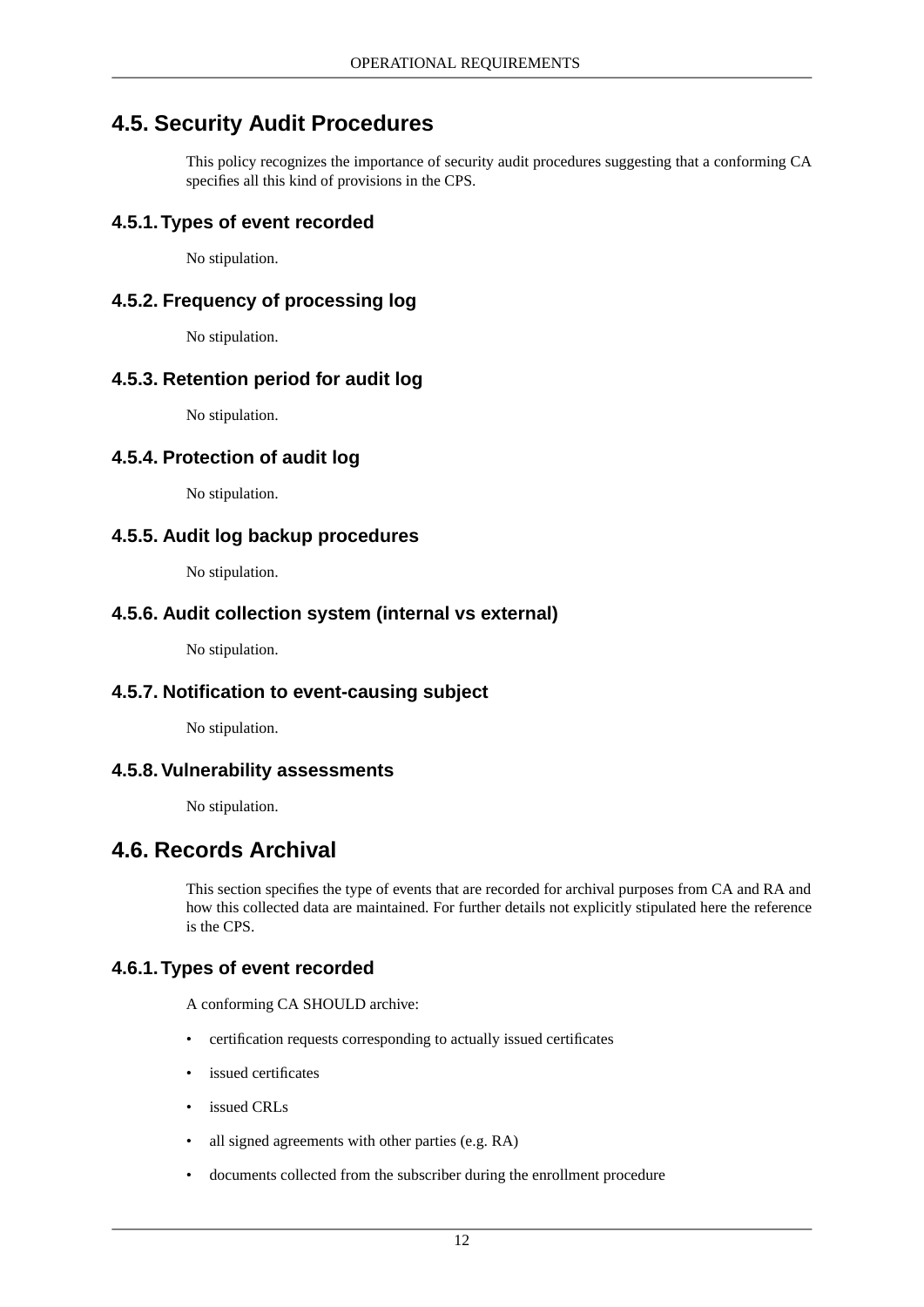• all relevant messages exchanged with RA

The RAs SHOULD archive:

- all validation information collected from the subscriber
- all relevant messages exchanged with CA
- <span id="page-18-0"></span>• all relevant messages exchanged with subscribers

#### **4.6.2. Retention period for archive**

<span id="page-18-1"></span>The minimum retention period is 2 years.

#### **4.6.3. Protection of archive**

<span id="page-18-2"></span>No stipulation.

#### **4.6.4. Archive backup procedures**

<span id="page-18-3"></span>No stipulation.

#### **4.6.5. Requirements for time-stamping of records**

<span id="page-18-5"></span><span id="page-18-4"></span>No stipulation.

#### **4.6.6. Archive collection system (internal or external)**

<span id="page-18-6"></span>No stipulation.

#### **4.6.7. Procedures to obtain and verify archive information**

No stipulation.

### **4.7. Key changeover**

The conforming CA's keys SHOULD be changed while sufficient validity time remains on the existing keys to allow uninterrupted validity of all subordinate keys. The following steps SHOULD be undertaken when changing the CA's keys:

- 1. A new CA key is generated and self signed certificate issued.
- <span id="page-18-7"></span>2. The old key is signed by the new one.
- 3. The new key is signed by the old one.
- 4. All the newly issued certificates are published.

### **4.8. Compromise and Disaster Recovery**

If a CA s private key is compromised or suspected to be compromised, the CA SHALL at least:

- inform subscribers, cross-certifying CAs and relying parties
- terminate the certificates and CRLs distribution service for certificates/CRLs issued using the compromised private key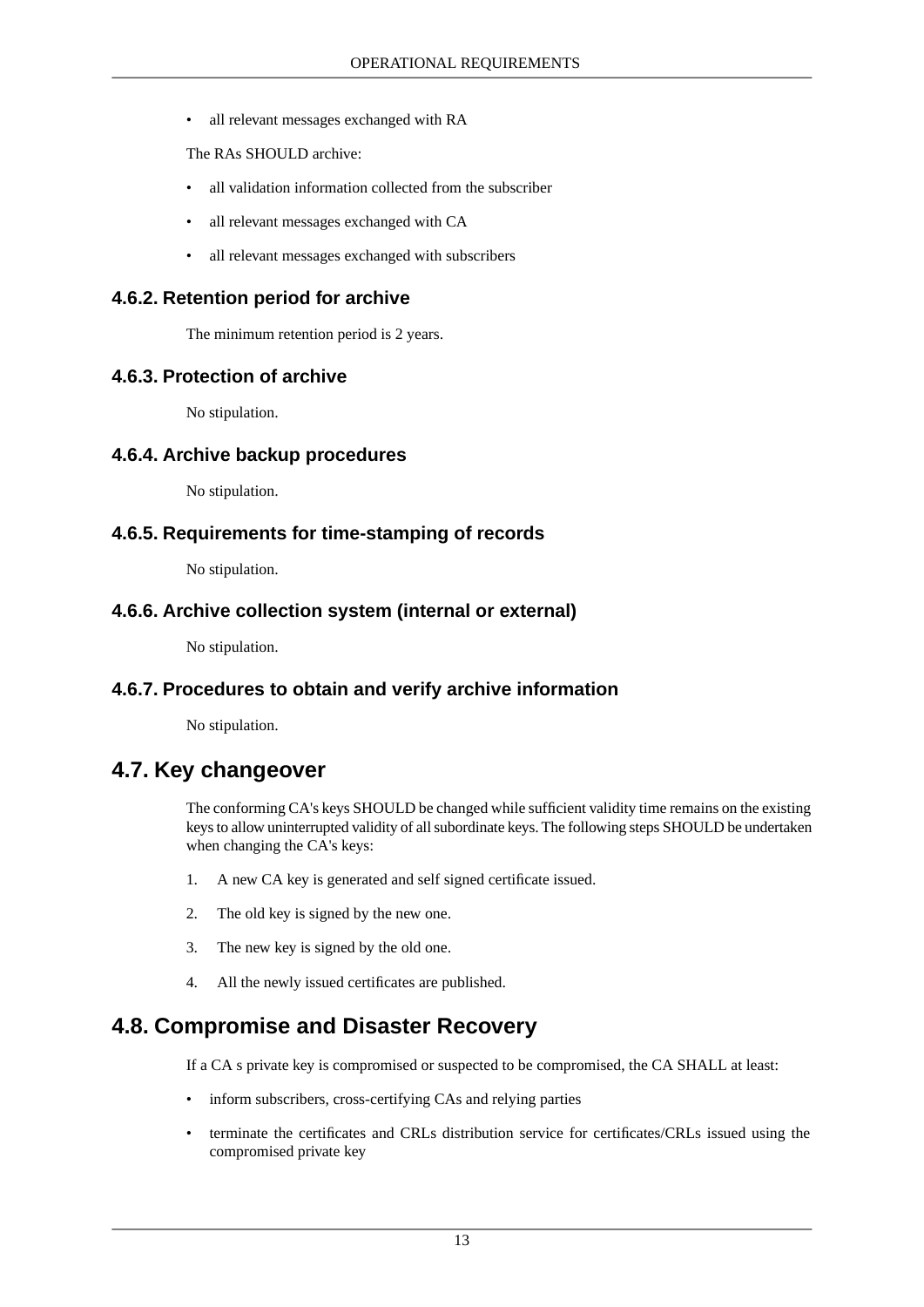request the revocation of the CA's certificate

If a RA s private key is compromised or suspected to be compromised, the RA SHALL at least inform the CA and request the revocation of the RA's certificate

<span id="page-19-0"></span>If an entity s private key is compromised or suspected to be compromised, the entity SHALL at least inform the relying parties and request the revocation of the entity's certificate.

#### **4.8.1. Computing resources, software, and/or data are corrupted**

<span id="page-19-1"></span>A conforming CA SHOULD recover its operation from backups as soon as possible.

#### **4.8.2. Entity public key is revoked**

<span id="page-19-2"></span>No stipulation.

#### **4.8.3. Entity key is compromised**

<span id="page-19-3"></span>No stipulation.

#### **4.8.4. Secure facility after a natural or other type of disaster**

<span id="page-19-4"></span>No stipulation.

### **4.9. CA Termination**

Termination of a CA is regarded as the situation where all services associated with a logical CA are terminated permanently.

Before the CA terminates its services the following procedures MUST be completed as a minimum:

- inform all subscribers, cross certifying CAs, higher level CAs, and relying parties with which the CA has agreements or other form of established relations,
- make publicly available information of its termination,
- stop distributing certificates and CRLs.

A subordinate CA MAY terminate or continue operation as a self-standing CA.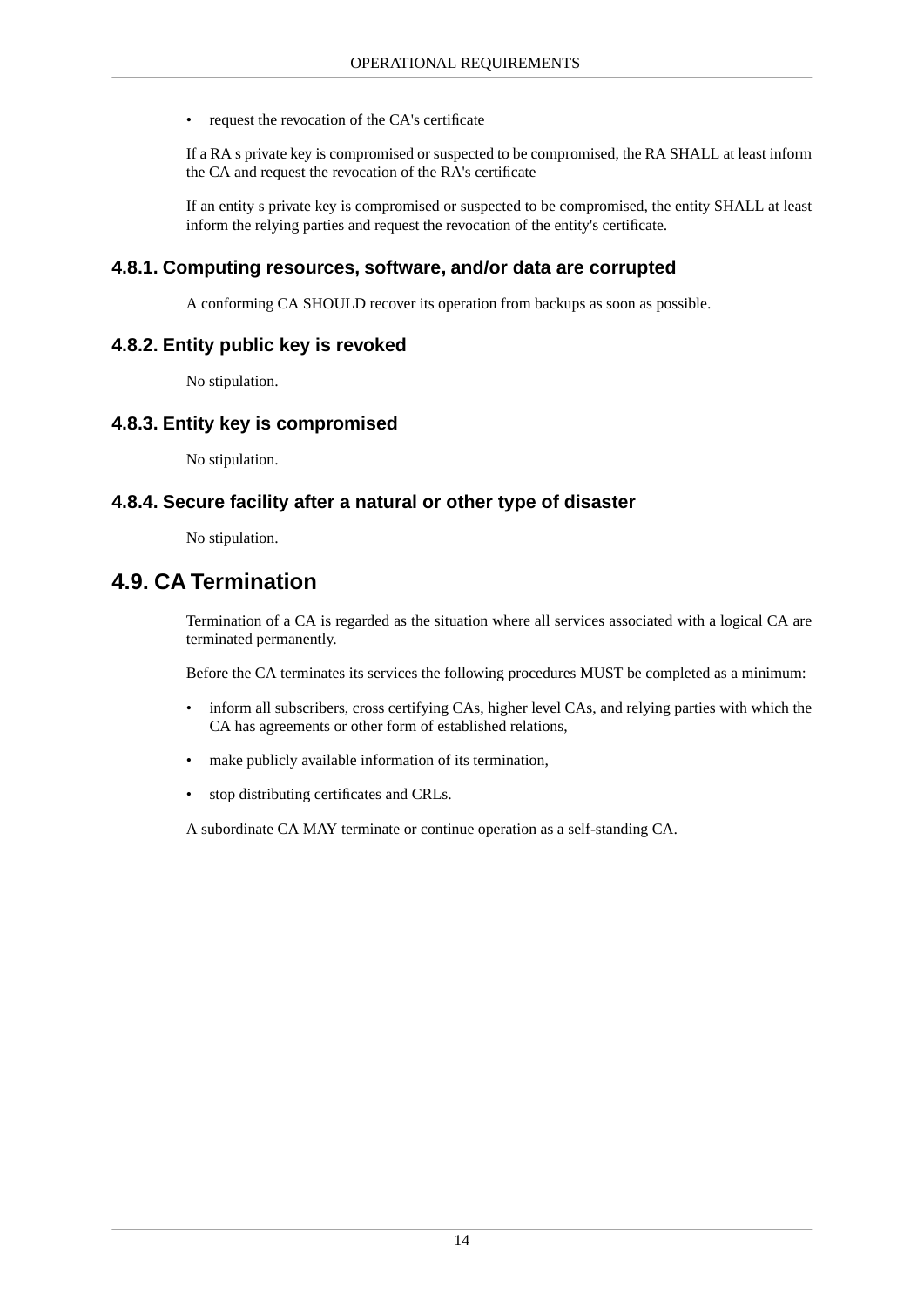## <span id="page-20-0"></span>**5. PHYSICAL, PROCEDURAL, AND PERSONNEL SECURITY CONTROLS**

<span id="page-20-1"></span>Security requirements imposed on the conforming CA are indicated in the CPS. In every case this policy states that CA MUST be run on a dedicated workstation. The workstation MUST be physically secured.

### <span id="page-20-2"></span>**5.1. Physical Controls**

#### **5.1.1. Site location and construction**

<span id="page-20-3"></span>No stipulation.

#### **5.1.2. Physical access**

<span id="page-20-4"></span>The physical access to the site in which the CA operates MUST be restricted only to explicitly authorized people.

#### **5.1.3. Power and air conditioning**

<span id="page-20-6"></span><span id="page-20-5"></span>No stipulation.

#### **5.1.4. Water exposures**

<span id="page-20-7"></span>No stipulation.

#### **5.1.5. Fire prevention and protection**

<span id="page-20-8"></span>No stipulation.

#### **5.1.6. Media storage**

<span id="page-20-9"></span>No stipulation.

#### **5.1.7. Waste disposal**

<span id="page-20-10"></span>No stipulation.

#### **5.1.8. Off-site backup**

<span id="page-20-11"></span>No stipulation.

### **5.2. Procedural Controls**

All the issues related to procedural control like the definition of trusted roles MUST be specified in the CPS.

#### **5.2.1.Trusted roles**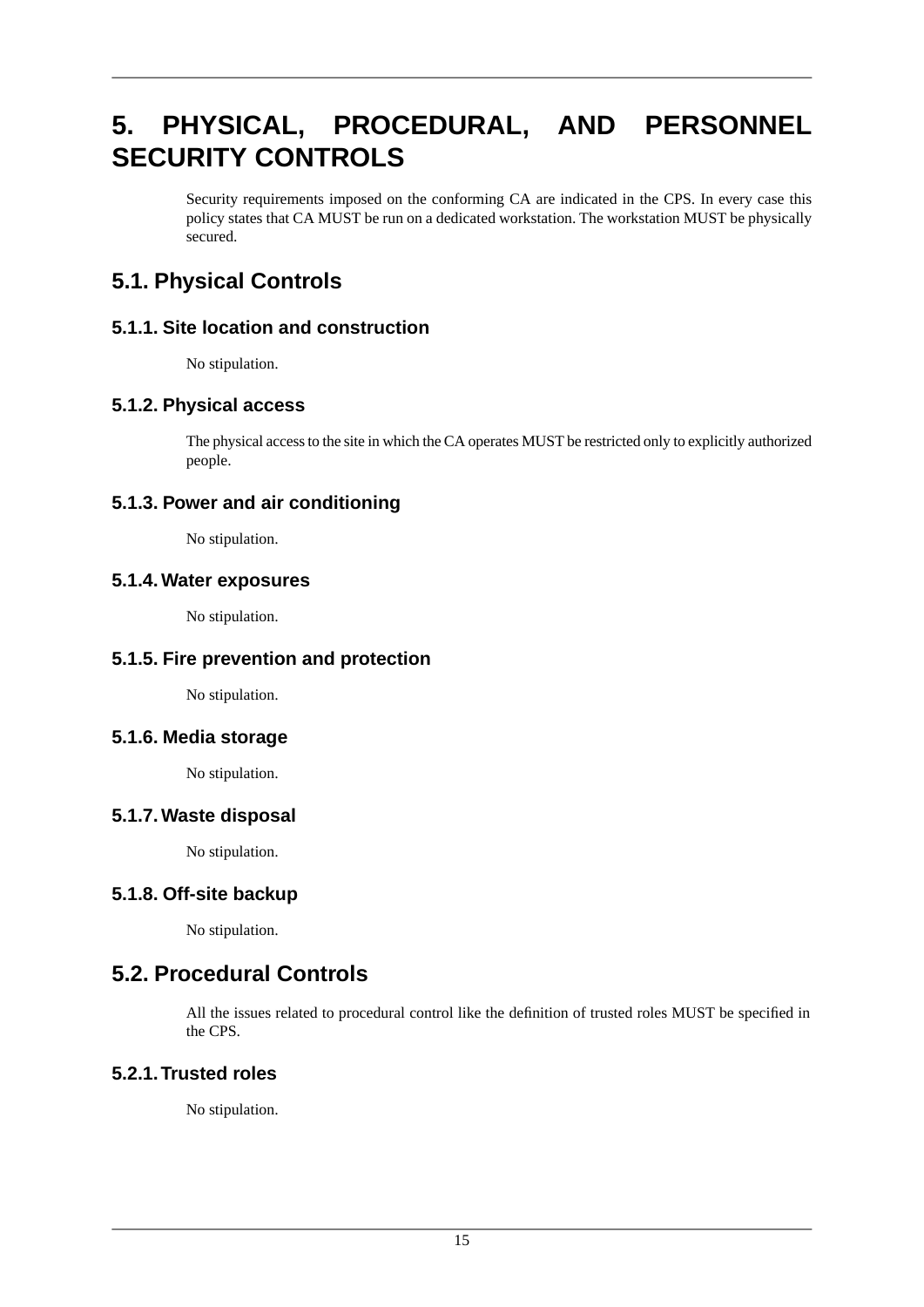#### **5.2.2. Number of persons required per task**

<span id="page-21-1"></span><span id="page-21-0"></span>No stipulation.

#### **5.2.3. Identification and authentication for each role**

<span id="page-21-2"></span>No stipulation.

### **5.3. Personnel Controls**

<span id="page-21-3"></span>The personnel operating the CA MUST be technically and professionally competent. Every conforming CA SHOULD specify in the CPS further details concerning this particular topic and the related issues.

#### **5.3.1. Background, qualifications, experience, and clearance requirements**

<span id="page-21-4"></span>No stipulation.

#### **5.3.2. Background check procedures**

<span id="page-21-5"></span>No stipulation.

#### **5.3.3.Training requirements**

<span id="page-21-7"></span><span id="page-21-6"></span>No stipulation.

#### **5.3.4. Retraining frequency and requirements**

<span id="page-21-8"></span>No stipulation.

#### **5.3.5. Job rotation frequency and sequence**

<span id="page-21-9"></span>No stipulation.

#### **5.3.6. Sanctions for unauthorized actions**

<span id="page-21-10"></span>No stipulation.

#### **5.3.7. Contracting personnel requirements**

No stipulation.

#### **5.3.8. Documentation supplied to personnel**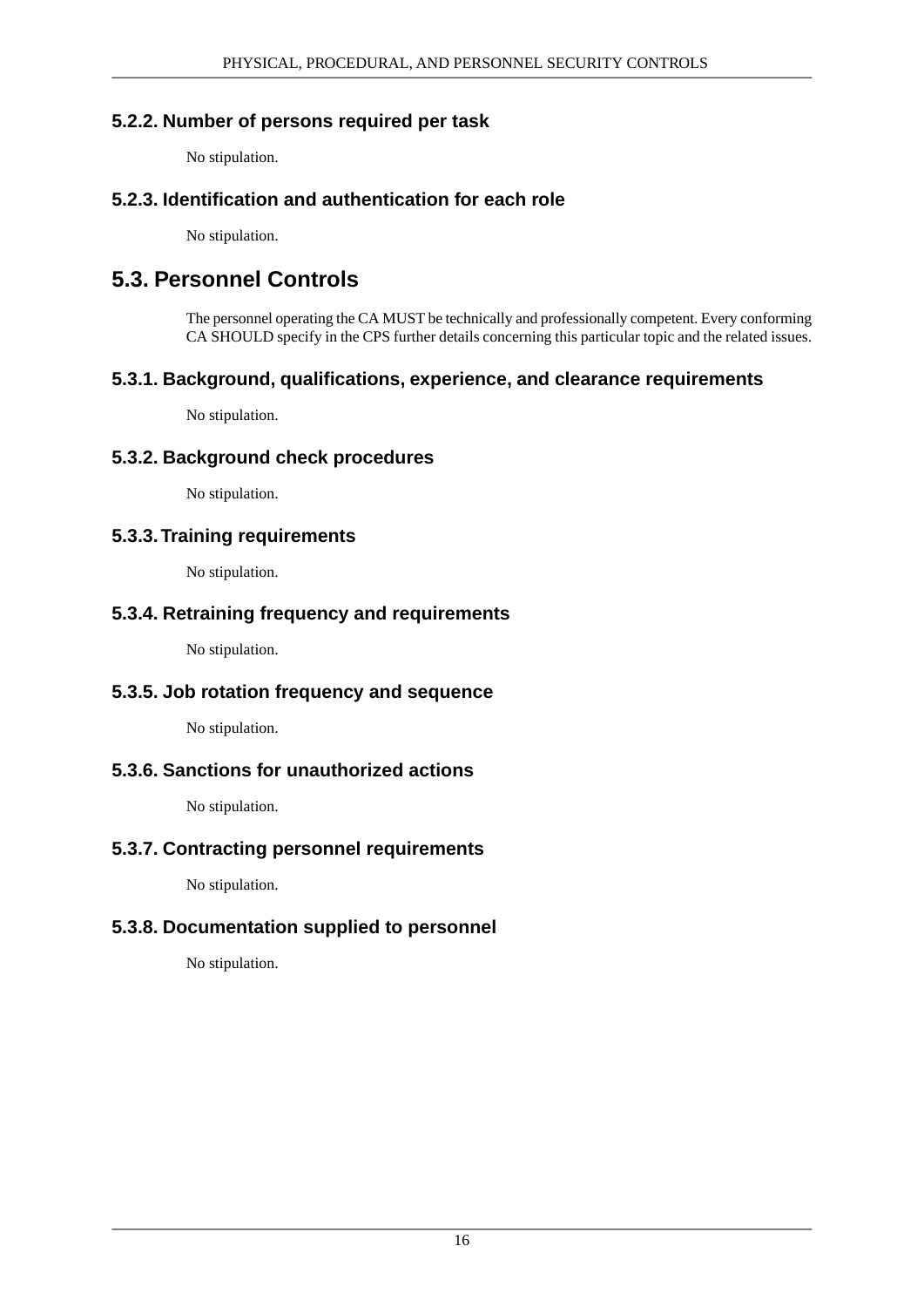## <span id="page-22-1"></span><span id="page-22-0"></span>**6.TECHNICAL SECURITY CONTROLS**

### <span id="page-22-2"></span>**6.1. Key Pair Generation and Installation**

#### **6.1.1. Key pair generation**

<span id="page-22-3"></span>Conforming CA's cryptographic keys are generated by the package chosen for certificate handling. End entities cryptographic keys are locally generated by their application during the requesting process.

#### **6.1.2. Private key delivery to entity**

<span id="page-22-4"></span>The entity MUST generate his own key pair.

#### **6.1.3. Public key delivery to certificate issuer**

<span id="page-22-5"></span>For individual certification, the entity SHALL submit a certification request containing the public key, locally generated, to the CA/RA. Every conforming CA MUST specify in its CPS the exact procedures for delivering public key. For CA's certification, the subject CA generates the key pair.

#### **6.1.4. CA public key delivery to users**

<span id="page-22-6"></span>Conforming CA MUST provide mechanisms to deliver CA public key to the users in a trustworthy manner. Further details MUST be specified in the CPS. In every case CA's public keys MUST be publicly available in a repository accessible via standard protocol such as HTTP or LDAP.

#### **6.1.5. Key sizes**

<span id="page-22-8"></span><span id="page-22-7"></span>The minimum length of the private key of an end entity to be certified MUST be decided by the CA issuer and MUST NOT be less than the value of 1024 bits. A CA key pair MUST have a minimum length of 2048 bits.

#### **6.1.6. Public key parameters generation**

<span id="page-22-9"></span>No stipulation.

#### **6.1.7. Parameter quality checking**

<span id="page-22-10"></span>No stipulation.

#### **6.1.8. Hardware/software key generation**

The keys can be generated in software or in hardware (e.g. on a cryptodevice) depending on the various tools available to the entities.

#### **6.1.9. Key usage purposes (as per X.509 v3 key usage field)**

The purposes for which a key can be used MAY be restricted by a CA through the keyUsage extension in the certificate.

This is a field that indicates the purpose for which the certified public key is used. Certificates issued under this policy MUST have the keyUsage extension flagged as critical. This means that the certificate SHALL be used only for a purpose for which the corresponding key usage bit is set to one.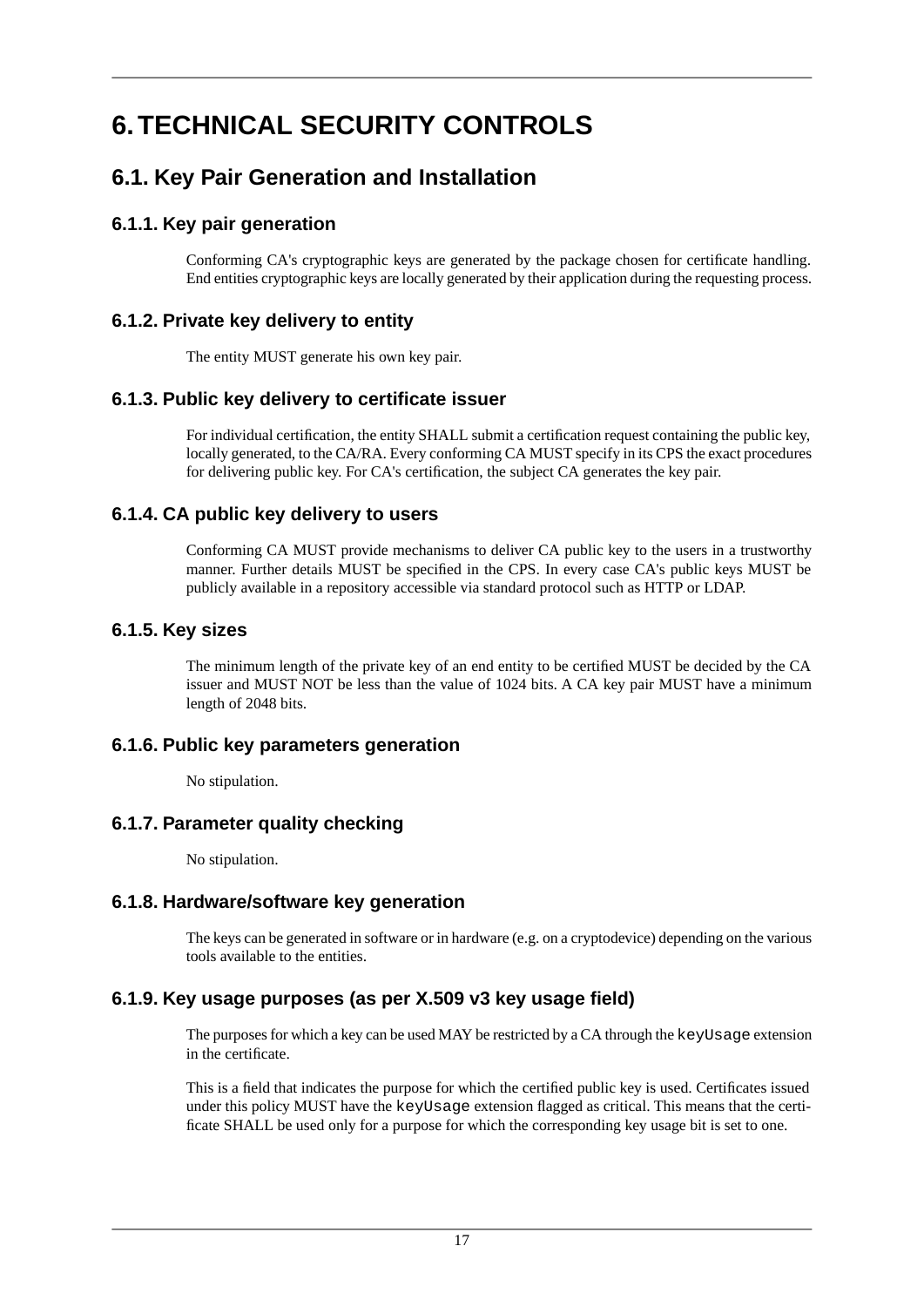#### **6.1.9.1. CA certificates**

<span id="page-23-0"></span>In CA's certificates the keyUsage extension SHOULD contain the following bits set to one:

- keyCertSign
- cRLSign

<span id="page-23-1"></span>It MAY contain also other bits set to one.

#### **6.1.9.2. End entities certificates**

In personal (user) certificates the keyUsage extension MUST NOT contain the following bits set to one:

- keyCertSign
- <span id="page-23-3"></span><span id="page-23-2"></span>• cRLSign

### **6.2. Private Key Protection**

#### **6.2.1. Standards for cryptographic module**

<span id="page-23-4"></span>This policy does not mandate the adoption of cryptographic module compliant with pre-determined standards. Every conforming CA MAY give in the CPS more details about the adoption of a standard compliant module.

#### **6.2.2. Private key (n out of m) multi-person control**

<span id="page-23-5"></span>The private key of an individual MUST NOT be under (n out of m) multi-person control. Only private keys belonging to a CA, a hardware component or a software component MAY be under such a control: in this case the type of control MUST be specified in the CPS.

#### **6.2.3. Private key escrow**

<span id="page-23-6"></span>This policy discourages the implementation of private key escrow policy both for end entities and CA. Implementation of such policies MAY be permitted if and only if the governing law of the country in which the CA is established explicitly requires them.

#### **6.2.4. Private key backup**

<span id="page-23-8"></span><span id="page-23-7"></span>This policy suggests that all the parties SHOULD maintain a backup copy of the private key in order to reconstitute it in case of destruction of the key. This backup MUST be carefully protected especially in the case of backup of private key CA.

#### **6.2.5. Private key archival**

This policy suggests the implementation of a procedure for private key archival only for private key used for decryption.

#### **6.2.6. Private key entry into cryptographic module**

Private keys for all entities MUST be always stored in an encrypted form with the only exception being private keys corresponding to public keys certified for servers, applications or software agents.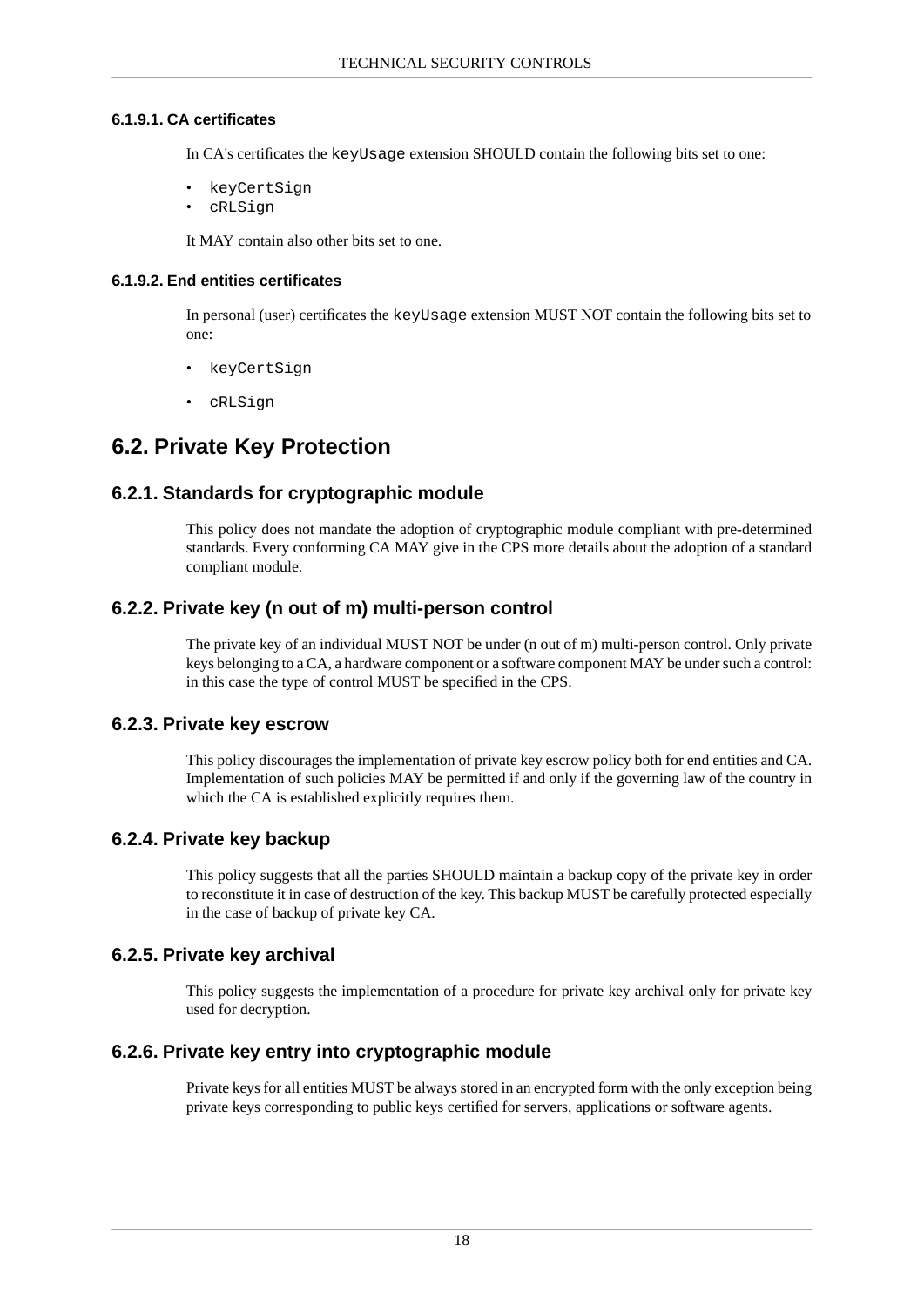#### **6.2.7. Method of activating private key**

<span id="page-24-1"></span><span id="page-24-0"></span>Specific details about how to activate private key SHOULD be found in the CPS. As a general suggestion this policy recommends that for the activation of a private key some specific activation data MUST be entered in the cryptographic module. At least the activation data MUST consist in a PIN or pass phrase, but for the most valuable private key (e.g. the ones belonging to CA) the use of hardware tokens or biometrics data is suggested.

#### **6.2.8. Method of deactivating private key**

<span id="page-24-2"></span>No stipulation.

#### **6.2.9. Method of destroying private key**

<span id="page-24-4"></span><span id="page-24-3"></span>No stipulation.

### **6.3. Other Aspects of Key Pair Management**

#### **6.3.1. Public key archival**

<span id="page-24-6"></span><span id="page-24-5"></span>A conforming CA MUST archive all issued certificates. Mechanisms to provide integrity controls other than digital signatures MAY be implemented.

#### **6.3.2. Usage periods for the public and private keys**

#### **6.3.2.1. CA key pair**

<span id="page-24-8"></span><span id="page-24-7"></span>The validity period of a conforming CA's key pair MUST NOT extend 20 years.

#### **6.3.2.2. End entity key pair**

<span id="page-24-9"></span>The validity period of an end entity key pair MUST NOT extend 13 months.

### **6.4. Activation Data**

#### **6.4.1. Activation data generation and installation**

<span id="page-24-10"></span>Activation data (e. g. pass phrases or PINs) SHALL be selected according to "best practice". Activation data for the CA's private key SHOULD be equivalent to at least 15 characters long pass phrase. End entities' private keys SHOULD be protected by activation data equivalent to a pass phrase of at least 12 characters.

#### **6.4.2. Activation data protection**

<span id="page-24-11"></span>Pass phrases protecting private keys SHALL be accessible only to the legitimate users (e.g. certificate holder for personal certificates, CA operators for CA signing keys, etc). An exception for this indication is the implementation of a secure archival/backup mechanism for activation data. Such a mechanism MUST be clearly defined in the CPS.

#### **6.4.3. Other aspects of activation data**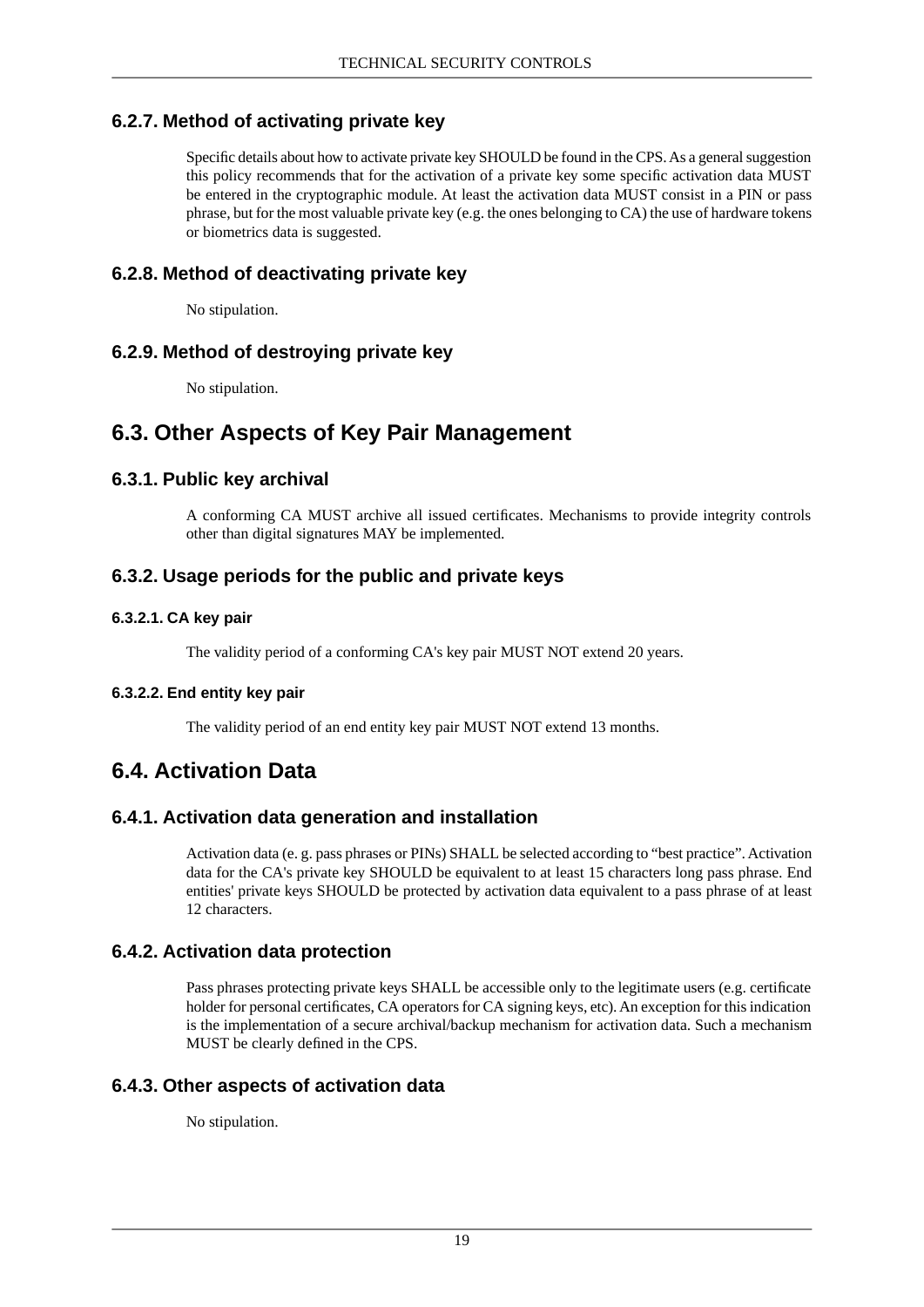### <span id="page-25-0"></span>**6.5. Computer Security Controls**

#### <span id="page-25-1"></span>**6.5.1. Specific computer security technical requirements**

<span id="page-25-2"></span>No stipulation.

#### **6.5.2. Computer security rating**

<span id="page-25-4"></span><span id="page-25-3"></span>No stipulation.

### **6.6. Life Cycle Technical Controls**

#### **6.6.1. System development controls**

<span id="page-25-5"></span>No stipulation.

#### **6.6.2. Security management controls**

<span id="page-25-6"></span>No stipulation.

#### **6.6.3. Life cycle security ratings**

<span id="page-25-7"></span>No stipulation.

### **6.7. Network Security Controls**

In order to prevent network attacks, the cryptographic module used for CA operations MUST either

- <span id="page-25-8"></span>• be installed on an off-line machine, or
- comply with the FIPS 140-1 standard at level 3.

### **6.8. Cryptographic Module Engineering Controls**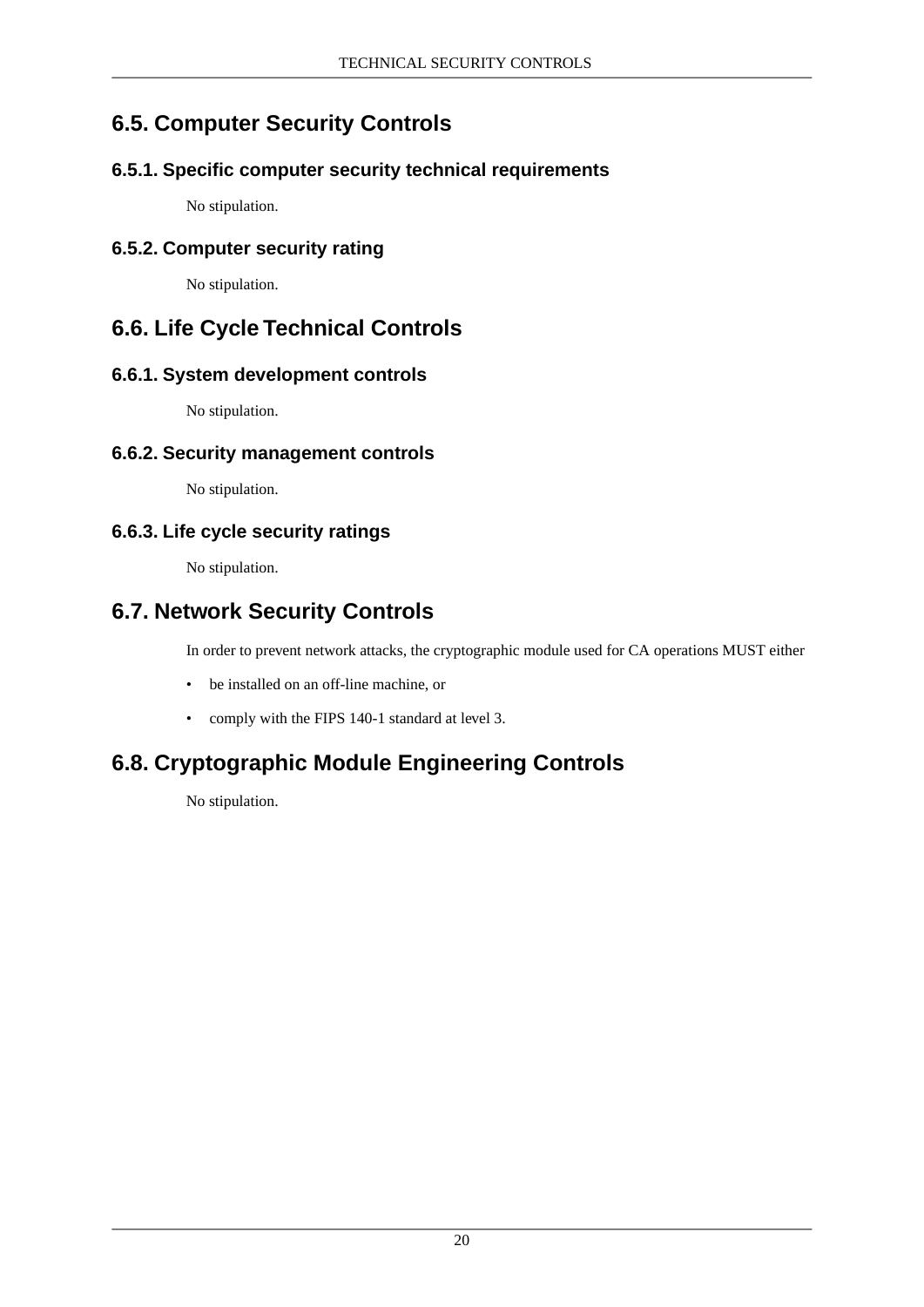## <span id="page-26-1"></span><span id="page-26-0"></span>**7. CERTIFICATE AND CRL PROFILES**

### **7.1. Certificate Profile**

<span id="page-26-2"></span>In order to promote interoperability this policy strongly encourages conforming CAs to issue certificates profiling them accordingly to [RFC 3280](#page-30-4). In every case CPS MUST detail the specific profile adopted.

#### **7.1.1.Version number(s)**

<span id="page-26-3"></span>The version field in the certificate SHALL state 2, indicating X.509v3 certificates.

#### **7.1.2. Certificate extensions**

In compliance with [RFC 3280,](#page-30-4) the inclusion of the following certificate extensions is RECOMMEN-DED:

| subjectKeyIdentifier   | <b>NOT CRITICAL</b> |
|------------------------|---------------------|
| authorityKeyIdentifier | <b>NOT CRITICAL</b> |
| lbasicConstraints      | <b>CRITICAL</b>     |
| keyUsaqe               | <b>CRITICAL</b>     |
| certificatePolicies    | <b>NOT CRITICAL</b> |
| cRLDistributionPoint   | <b>NOT CRITICAL</b> |
| subjectAltNames        | NOT CRITICAL        |

#### <span id="page-26-4"></span>**7.1.3. Algorithm object identifiers**

<span id="page-26-6"></span><span id="page-26-5"></span>No stipulation.

#### **7.1.4. Name forms**

<span id="page-26-7"></span>All related issues MUST be specified in the CPS.

#### **7.1.5. Name constraints**

All related issues MUST be specified in the CPS.

#### **7.1.6. Certificate policy Object Identifier**

<span id="page-26-9"></span><span id="page-26-8"></span>Other certificate policy object identifiers are applicable if and only if the other policies identified are compliant with this policy. Conforming CA MUST contact the maintainers of the various policies to verify the level of mutual compliance. However in order to promote interoperability, following [RFC](#page-30-4) [3280](#page-30-4), this policy suggests to include only one certificate policy object identifier in a certificate.

#### **7.1.7. Usage of Policy Constraints extension**

All related issues MUST be specified in the CPS.

#### **7.1.8. Policy qualifiers syntax and semantics**

The certificates issued under this CP SHOULD NOT use the policy qualifiers.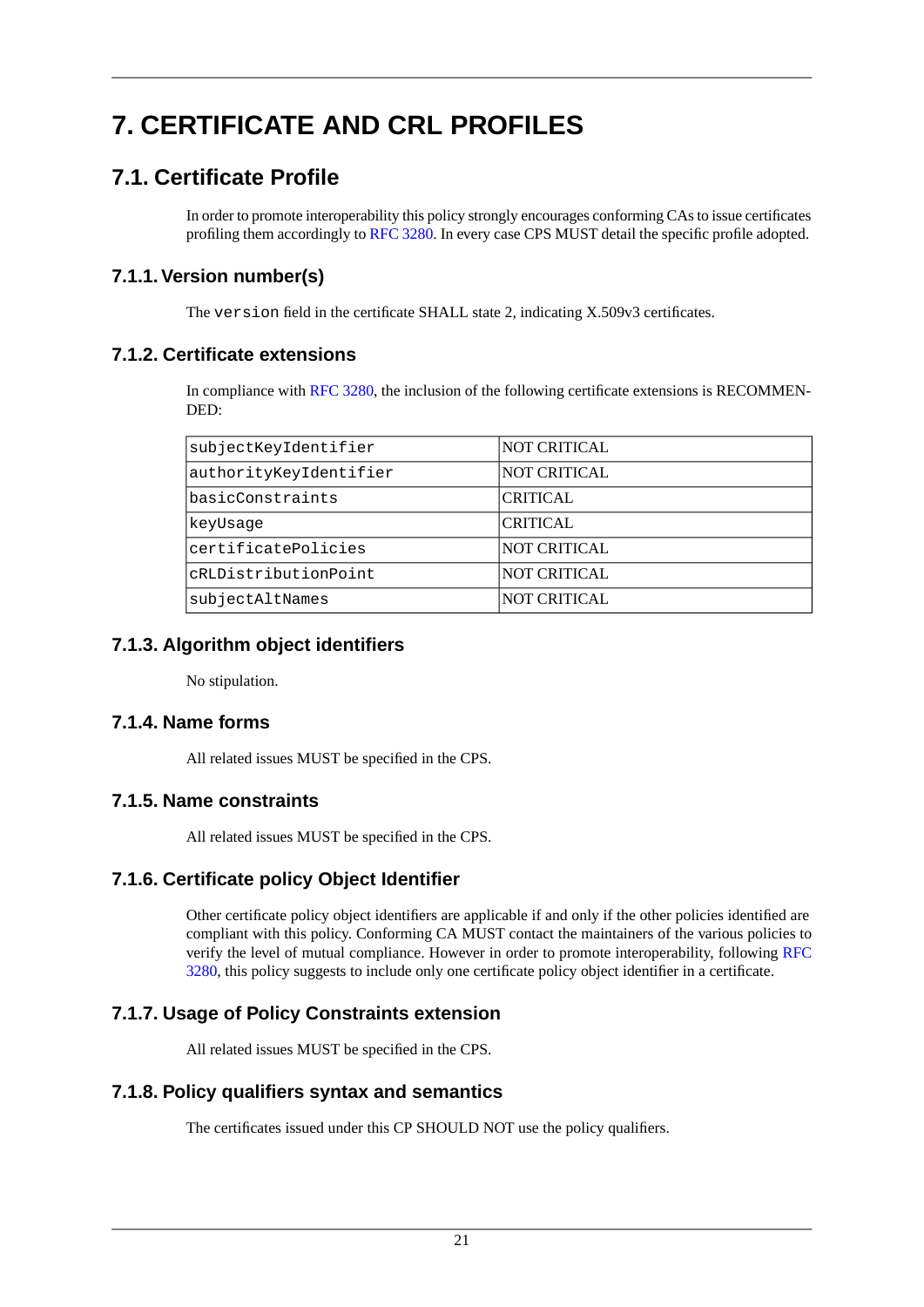### **7.1.9. Processing semantics for the critical certificate policy extension**

<span id="page-27-2"></span><span id="page-27-1"></span><span id="page-27-0"></span>No stipulation.

### **7.2. CRL Profile**

#### **7.2.1.Version number(s)**

<span id="page-27-3"></span>The version field in the certificate SHALL state 1, indicating X.509v2 CRL.

#### **7.2.2. CRL and CRL entry extensions**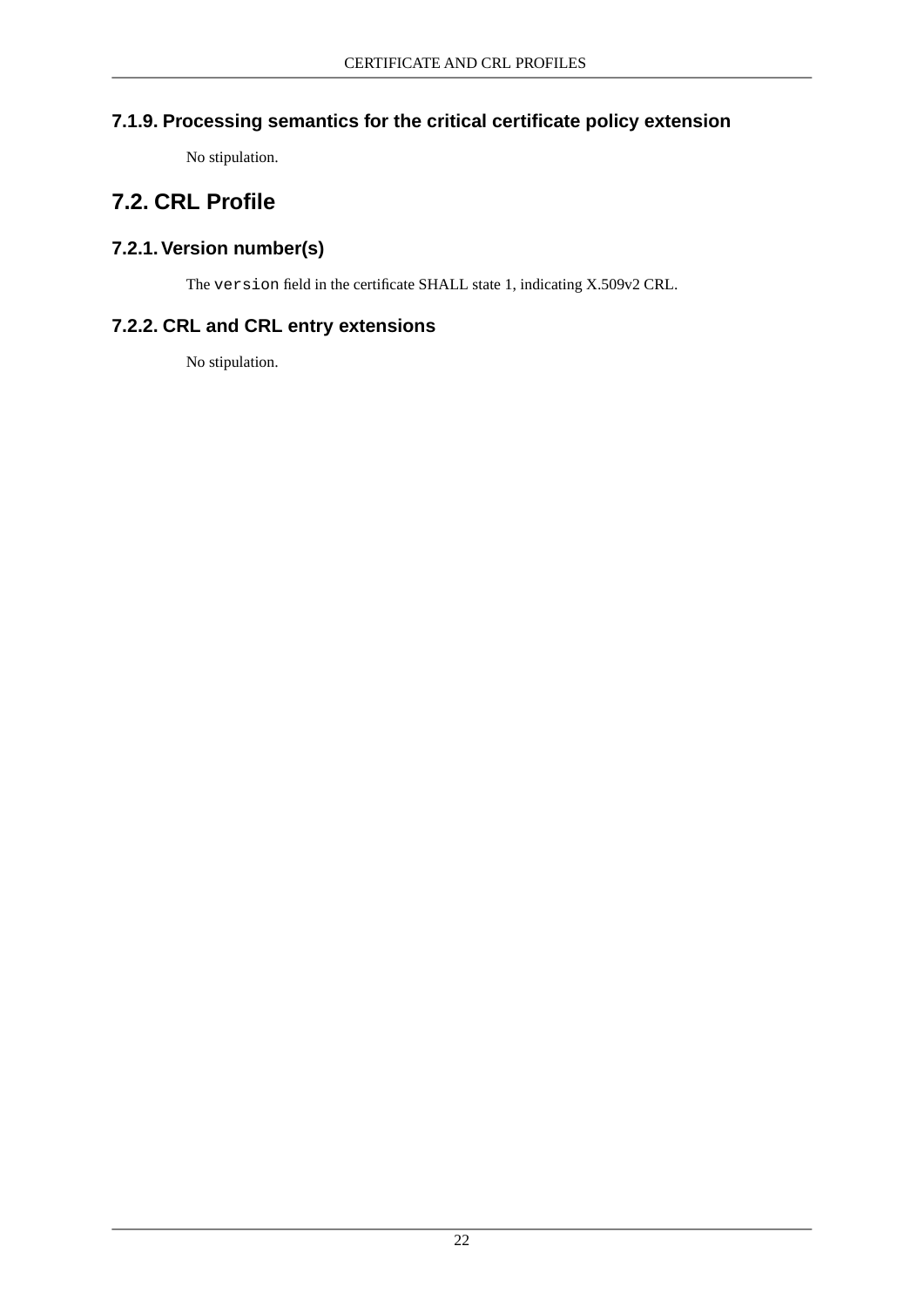## <span id="page-28-1"></span><span id="page-28-0"></span>**8. SPECIFICATION ADMINISTRATION**

### **8.1. Specification change procedures**

Editorial changes can be made to the policy and CPS. In case of substantial changes of the policy all CAs and users SHALL be notified in advance. Moreover CAs SHALL update the policy in accordance with the policy changes.

<span id="page-28-2"></span>Policy changes that imply minor technical adjustments SHALL be notified in advance.

### **8.2. Publication and notification policies**

<span id="page-28-3"></span>This policy is available at the URI: <http://www.cesnet.cz/pki/CP/Basic.html>.

### **8.3. CPS approval procedures**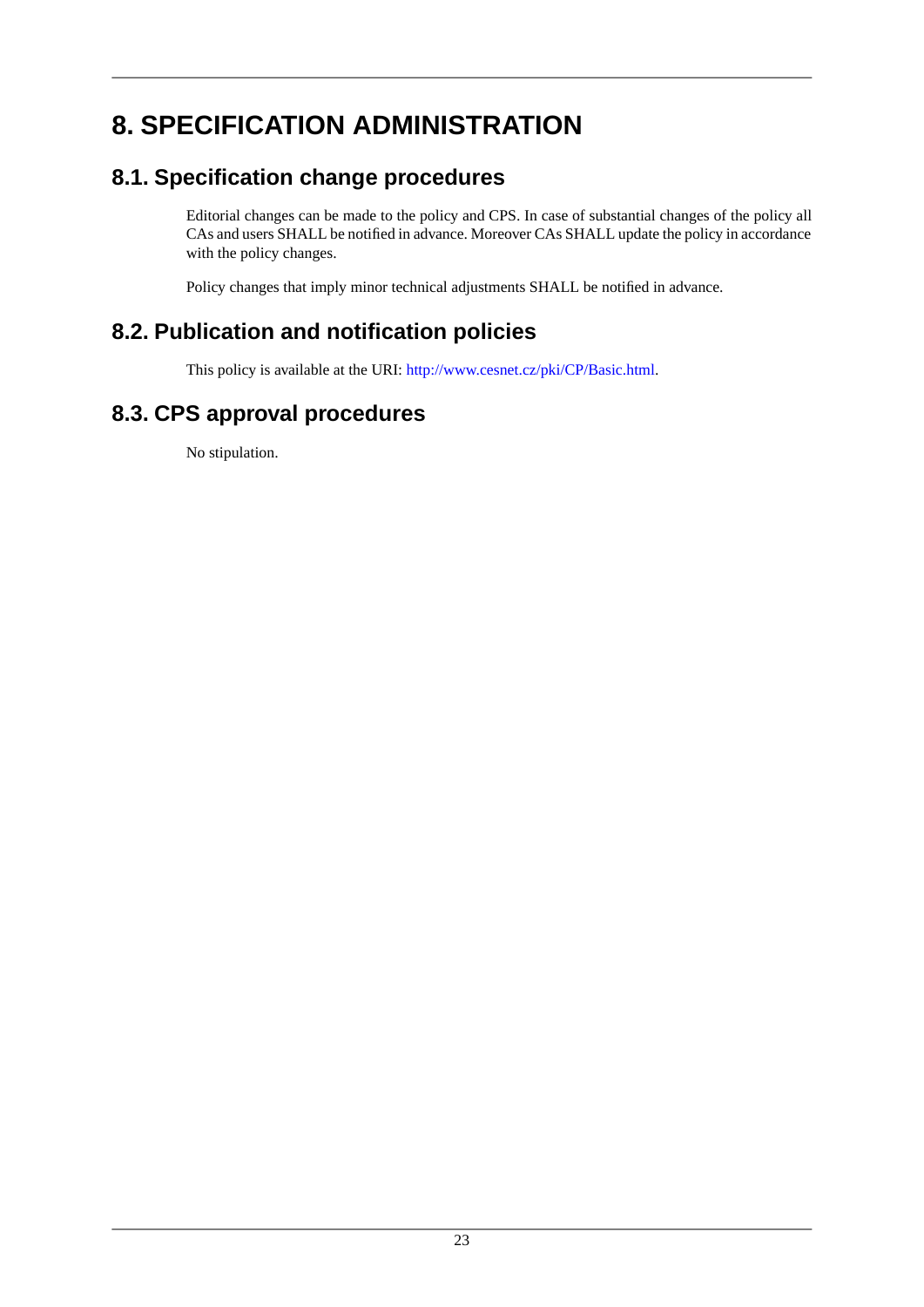## <span id="page-29-0"></span>**Glossary**

<span id="page-29-1"></span>

| Certificate subject                          | The entity (person, organization, or server) whose public key is certified in<br>the certificate.                                                                                                                                                                                                                                                                                                         |
|----------------------------------------------|-----------------------------------------------------------------------------------------------------------------------------------------------------------------------------------------------------------------------------------------------------------------------------------------------------------------------------------------------------------------------------------------------------------|
| <b>Certification Authority (CA)</b>          | An authority trusted by one or more users to create and assign public key cer-<br>tificates. Optionally the CA may create the user's keys. It is important to note<br>that the CA is responsible for the public key certificates during their whole<br>lifetime, not just for issuing them.                                                                                                               |
| <b>CA-certificate</b>                        | A certificate for one CA's public key issued by another CA.                                                                                                                                                                                                                                                                                                                                               |
| <b>Certificate policy</b>                    | A named set of rules that indicates the applicability of a certificate to a partic-<br>ular community and/or class of application with common security requirements.<br>For example, a particular certificate policy might indicate applicability of a<br>type of certificate to the authentication of electronic data interchange transac-<br>tions for the trading of goods within a given price range. |
| <b>Certification path</b>                    | An ordered sequence of certificates which, together with the public key of the<br>initial object in the path, can be processed to obtain that of the final object in<br>the path.                                                                                                                                                                                                                         |
| <b>Certification Practice State-</b><br>ment | A statement of the practices which a certification authority employs in issuing<br>certificates.                                                                                                                                                                                                                                                                                                          |
| <b>Certificate revocation list</b>           | A CRL is a time stamped list identifying revoked certificates which is signed<br>by a CA and made freely available in a public repository.                                                                                                                                                                                                                                                                |
| <b>Conforming CA</b>                         | A Certificate Authority operating with full conformance with this Certificate<br>Policy.                                                                                                                                                                                                                                                                                                                  |
| <b>Issuing certification authority</b>       | In the context of a particular certificate, the issuing CA is the CA that issued<br>the certificate (see also Subject certification authority).                                                                                                                                                                                                                                                           |
| <b>Public Key Certificate</b>                | A data structure containing the public key of an end entity and some other in-<br>formation, which is digitally signed with the private key of the CA which issued<br>it.                                                                                                                                                                                                                                 |
| <b>Registration authority</b>                | An entity that is responsible for identification and authentication of certificate<br>subjects, but that does not sign or issue certificates (i.e., an RA is delegated<br>certain tasks on behalf of a CA).                                                                                                                                                                                               |
| <b>Relying party</b>                         | A recipient of a certificate who acts in reliance on that certificate and/or digital<br>signatures verified using that certificate. In this document, the terms "certificate<br>user" and "relying party" are used interchangeably.                                                                                                                                                                       |
| <b>Subject certification authority</b>       | In the context of a particular CA-certificate, the subject CA is the CA whose<br>public key is certified in the certificate                                                                                                                                                                                                                                                                               |
| <b>Subscriber</b>                            | In the case of certificates issued to resources (such as web servers), the person<br>responsible for the certificate for that resource. For certificates issued to indi-<br>viduals, same as certificate subject.                                                                                                                                                                                         |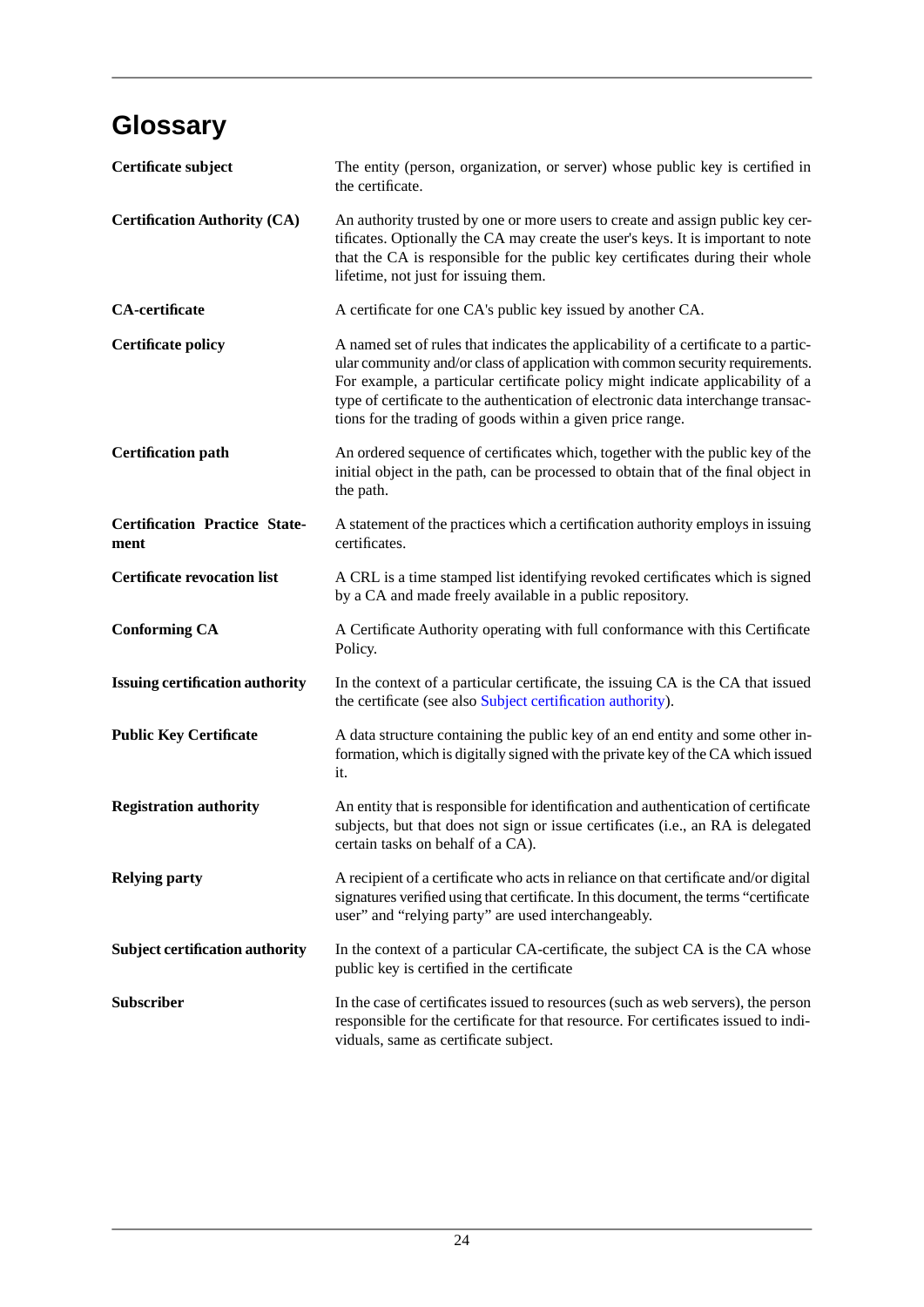## <span id="page-30-0"></span>**References**

<span id="page-30-7"></span>[EuroPKI] *EuroPKI Certificate Policy : VERSION 1.1 (DRAFT 4)*. October 2000.<http://www.europki.org/ca/root/>.

- <span id="page-30-5"></span>[RFC 791] *Internet Protocol*. J. Postel. RFC 791. September 1981.
- <span id="page-30-6"></span>[RFC 822] *Standard for the format of ARPA Internet text messages*. D. Crocker. RFC 822. August 1992.
- <span id="page-30-9"></span>[RFC 1034] *Domain Names - Concepts and Facilities*. P. Mockapetris. RFC 1034. November 1987.
- <span id="page-30-8"></span>[RFC 1738] *Uniform Resource Locators (URL)*. T. Berners-Lee, L. Masinter, and M. McCahill. RFC 1738. December 1994.
- <span id="page-30-2"></span>[RFC 1883] *Internet Protocol, Version 6 (IPv6) Specification*. S. Deering and R. Hinden. RFC 1883. December 1995.
- [RFC 2119] *Key words for use in RFCs to Indicate Requirement Levels*. S. Bradner. RFC 2119. March 1997.
- <span id="page-30-4"></span>[RFC 2314] *PKCS #10 : Certification Request Syntax Version 1.5*. B. Kaliski. RFC 2314. February 1993.
- <span id="page-30-1"></span>[RFC 3280] *Internet X.509 Public Key Infrastructure Certificate and Certificate Revocation List (CRL) Profile*. R. Housley, W. Polk, W. Ford, and D. Solo. RFC 3280. April 2002.
- <span id="page-30-10"></span>[RFC 2527] *Internet X.509 Public Key Infrastructure : Certificate Policy and Certification Practices Framework*. S. Chokhani and W. Ford. RFC 2527. March 1999.
- <span id="page-30-3"></span>[RFC 2560] *X.509 Internet Public Key Infrastructure: Online Certificate Status Protocol - OCSP*. M. Myers, R. Ankney, A. Malpani, S. Galperin, and C. Adams. RFC 2560. June 1999.
- [X.501] *ITU-T Recommendation X.501 Information technology Open Systems Interconnection The Directory: Models*.